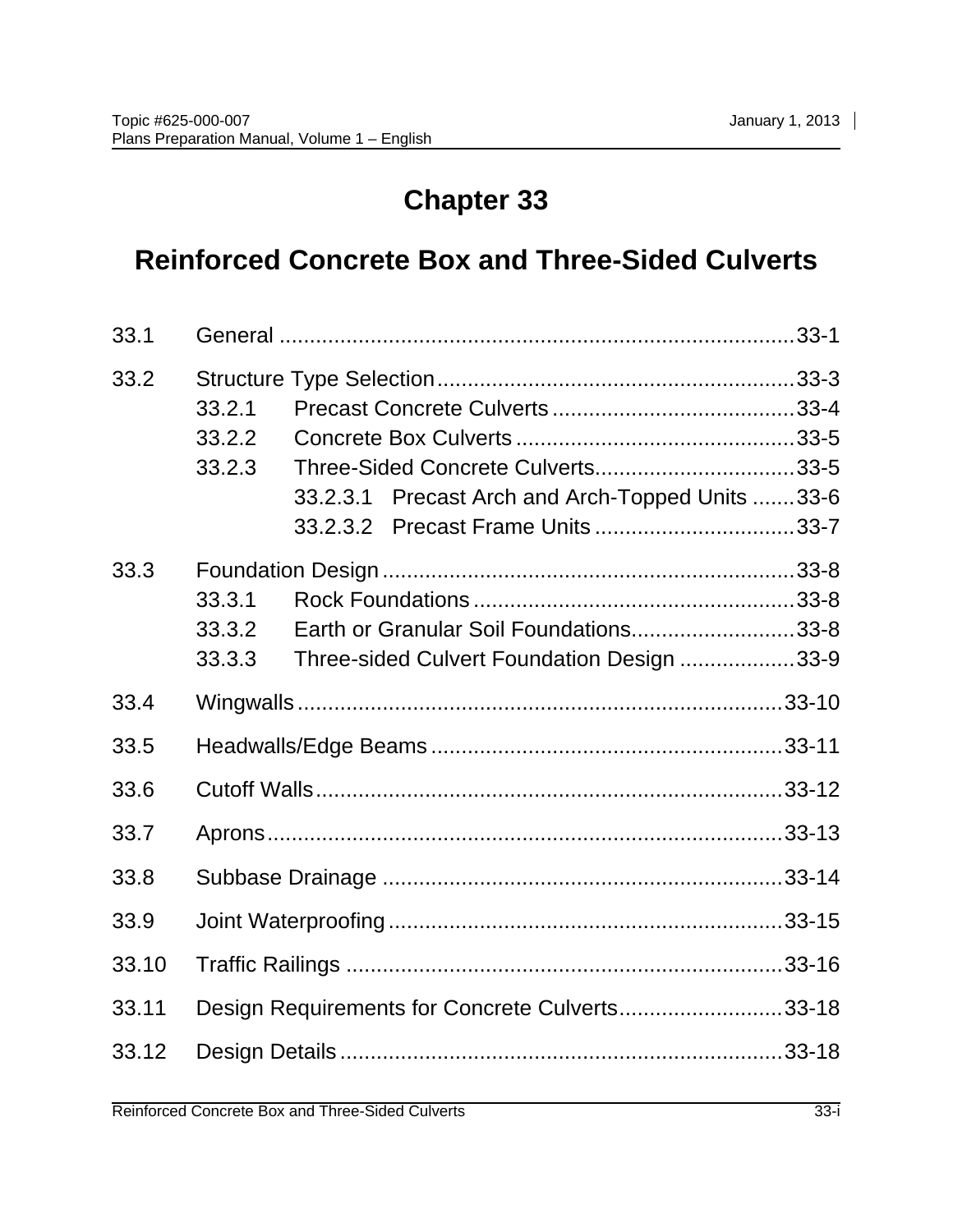|               | 33.13 Computer Design and Analysis Programs 33-20 |  |
|---------------|---------------------------------------------------|--|
|               |                                                   |  |
|               |                                                   |  |
| <b>Tables</b> |                                                   |  |

| <b>Table 33.1</b> |  |  |
|-------------------|--|--|
|                   |  |  |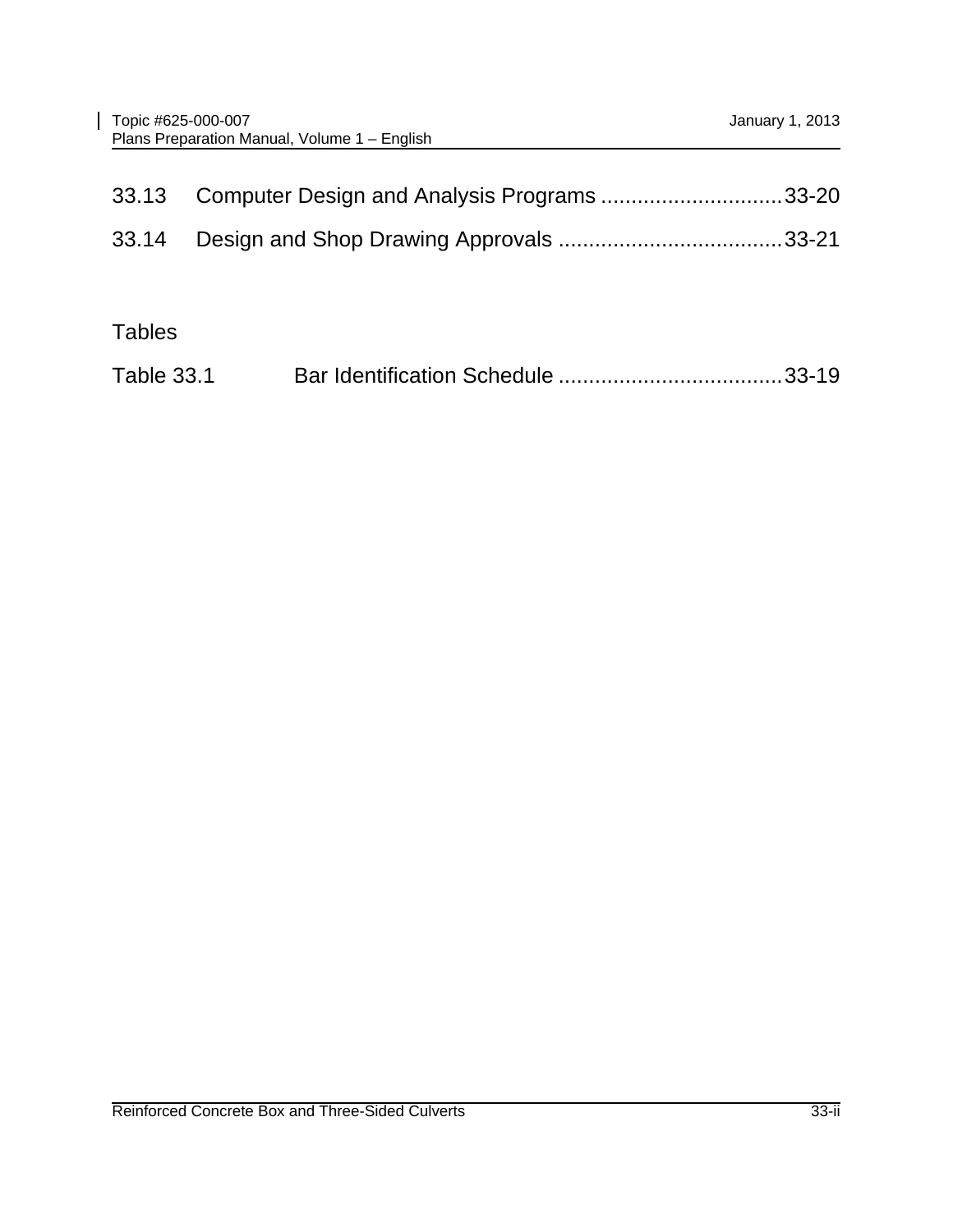# **Chapter 33**

# **Reinforced Concrete Box and Three-Sided Culverts**

#### <span id="page-2-0"></span>**33.1 General**

This chapter presents the minimum requirements for selection and designing reinforced concrete culverts. The Department recognizes two types of reinforced concrete culverts other than reinforced concrete pipe. These are concrete box culverts (four-sided) and three-sided concrete culverts. Both of these culvert types are classified as Category 1 structures in accordance with *Chapter 26*. It is not possible to provide prescriptive requirements for all conditions so guidance provided in this chapter is for typical designs. Each location will usually have some unique character (floods, scour, surroundings, salt water, historic character, etc.). Unique environments need to be thoroughly evaluated and all environmental requirements satisfied.

Structures with a span greater than or equal to 20 feet are technically not culverts, however, for simplicity all structures in this chapter are referred to as culverts. The procedures for designing culverts and bridges maybe different due to the differing risks associated with the size of the structure. Safety and economic issues and technical complexity can vary significantly with differing site conditions which will dictate the size and type of the most appropriate structural solution. Bridge-size culverts ( $\geq 20$  feet span) warrant more complex hydraulic and foundation treatments, which require the expertise of a bridge engineer. Simpler, less complex and smaller culvert-size structures ( $\leq 12$  feet span) may be designed with minimal oversight of a bridge engineer. Any questions on who should design a specific-size structure should be discussed with the District Structures Engineer.

The procedure for the hydraulic analysis of culverts differs based on whether the culvert is located at a riverine or tidal crossing. Refer to *Chapter 4* of the *Drainage Manual* for the appropriate hydraulic analysis and documentation requirements.

Definitions of terms used in this chapter include the following:

**Bridge-size culverts** are defined as any structure, whether of single-span or multiple-span construction, with an interior width greater than or equal to 20 feet when measured horizontally along the centerline of the roadway from face-to-face (inside) of the extreme abutments or sidewalls.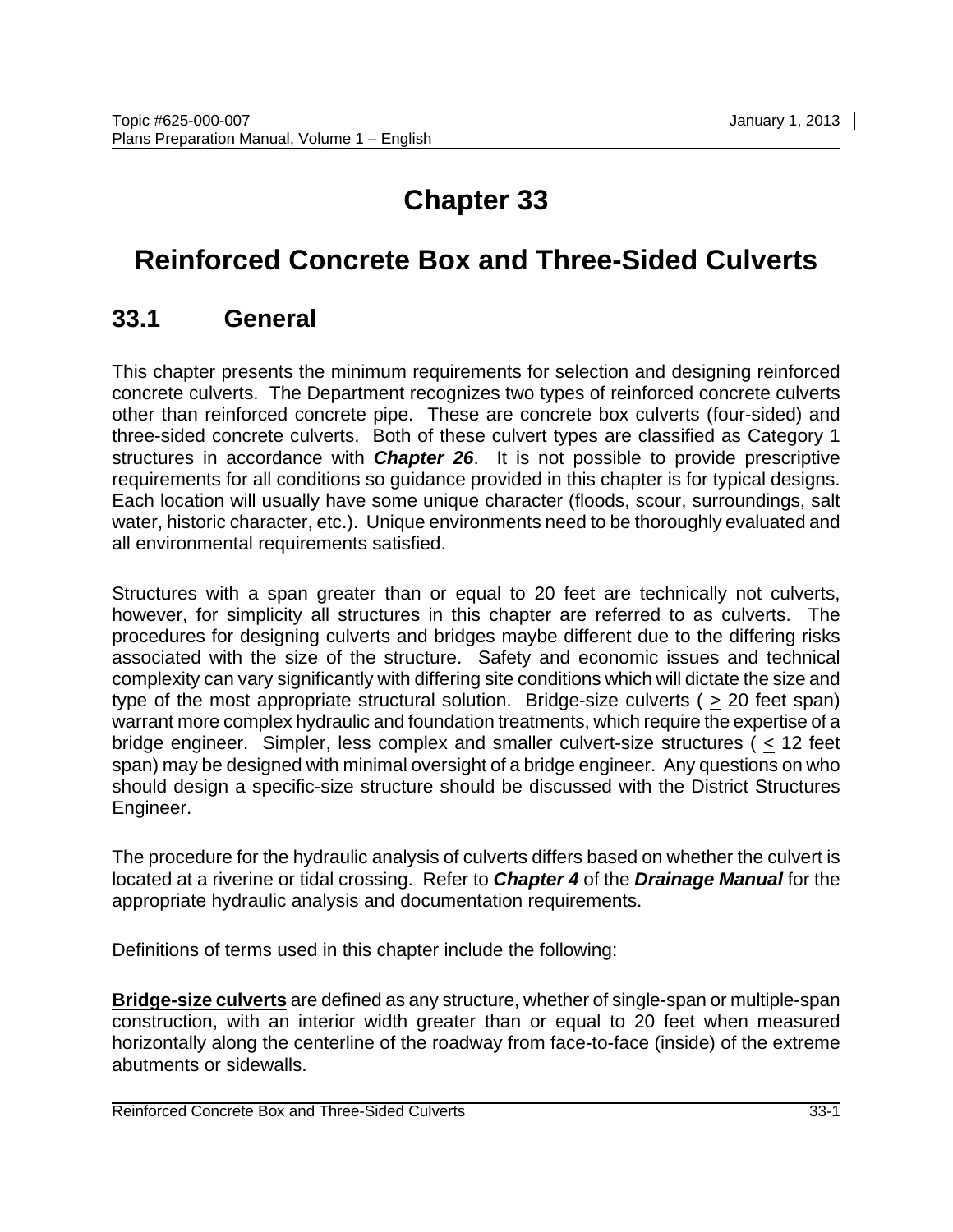**Culverts** are defined as any structure, whether of single-span or multiple-span construction, with an interior width less than 20 feet when measured horizontally along the centerline of the roadway from face-to-face (inside) of the extreme abutments or sidewalls.

**Concrete box culverts** (four-sided) typically have rectangular cross sections. An arch or arch-topped culvert is considered a box culvert if the "sidewalls" are built monolithic with the bottom (invert) slab. Two-piece (four-sided) box culverts are permitted with a simply supported top slab, which is keyed into a monolithic three-sided bottom section. Concrete box culverts are typically used where the streambed is earth or granular soil and rock is not close enough to the streambed to directly support the structure.

**Three-sided concrete culverts** may be rectangular in shape or a frame with varying wall and/or slab thickness or an arched or arch-topped structure. These structures have separate foundations with spread footings supported by earth, rock or piles. The largest culverts are typically not boxes; rather they are frames or arches. Use of three-sided concrete culverts where rock is not at or near the streambed requires pile support for the footings or some other form of positive scour protection. Three-sided concrete culverts on spread footings may be used for railroads, wildlife crossings, bicycle/pedestrian/ equestrian/golf cart paths, and other uses that do not convey water or have scour vulnerability.

**Clear span** is the perpendicular distance between the inside face of the sidewalls. The maximum clear span recommended for a concrete box culvert is 24 feet.

**Design span** for non-skewed culverts is the perpendicular distance between the centerline of the sidewalls. For culvert units with skewed ends, the design span of end sections is the distance between the centerlines of the sidewalls measured parallel to the skewed end.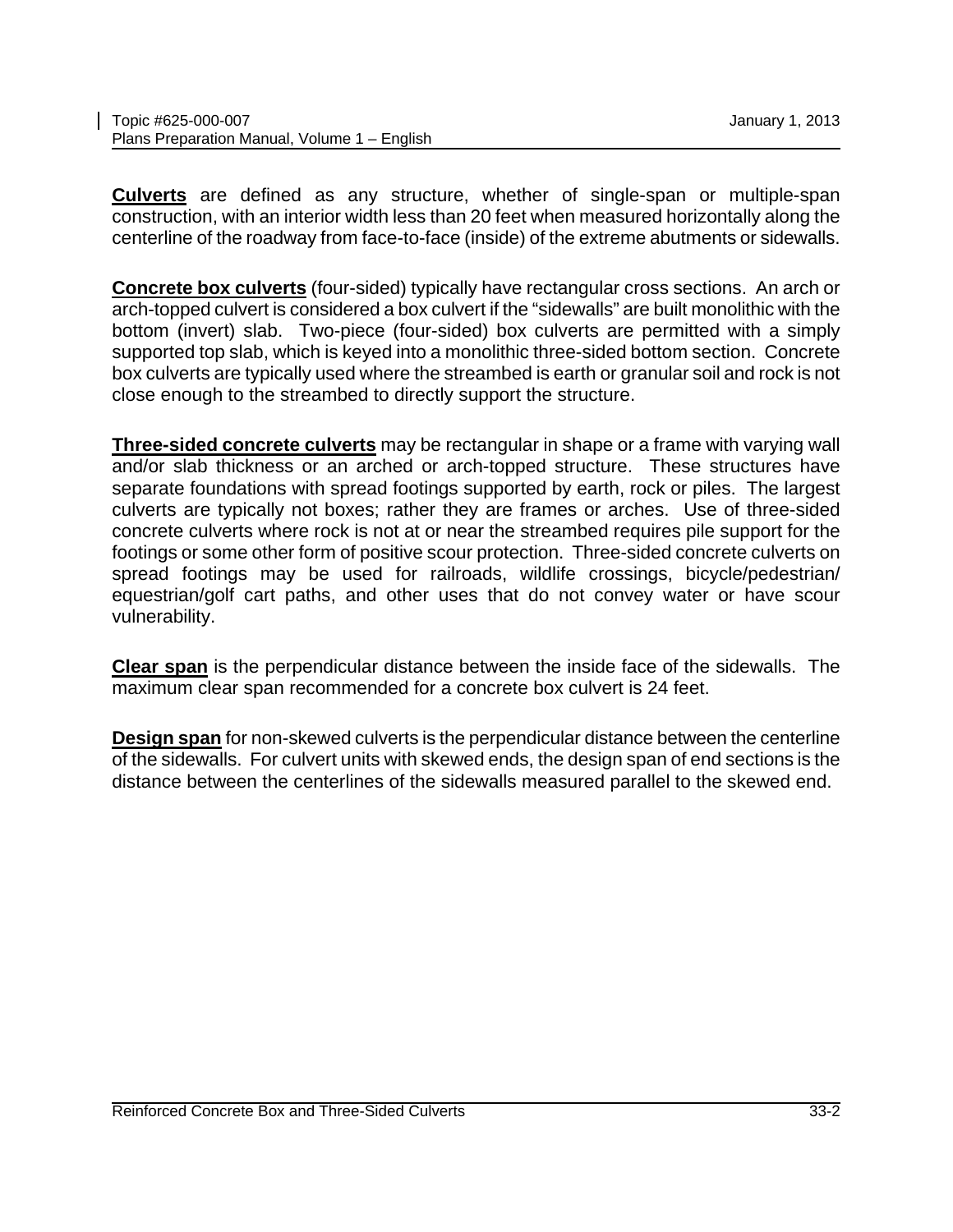# <span id="page-4-0"></span>**33.2 Structure Type Selection**

The designer must determine the most appropriate type of short-span structure. The basic choices are a corrugated metal structure, concrete box culvert, concrete frame or arch, and a short-span bridge. While the site conditions are the primary deciding factor for structure selection, aesthetics, constructability and economics are also very important.

Proper selection of the feasible structure alternatives is based on site and project-specific parameters, including but not limited to:

- 1. Vertical and horizontal clearance requirements.
- 2. Available "beam" (top slab) depth.
- 3. Maintenance and protection of traffic requirements (e.g., phase construction).
- 4. Construction constraints (e.g., water diversion requirements).
- 5. Foundation requirements.
- 6. Environmental concerns (e.g., natural streambed).
- 7. Desired aesthetic treatments (e.g., arch appearance).
- 8. Geometric limitations (e.g., skew angle, R.O.W. restrictions, utilities, etc.).

Concrete culverts are usually more expensive in initial cost than corrugated metal structures. However, concrete culverts are the preferred alternative when considering suitability to the site and life-cycle cost estimates. The advantages of concrete culverts are superior durability for most environmental conditions, greater resistance to corrosion and damage due to debris, greater hydraulic efficiency, and typically longer service life (i.e., potentially lower life-cycle costs).

At sites with limited headroom, concrete culverts are generally the least expensive option. Smaller corrugated metal structures typically require a minimum height of soil cover of 2 feet and for some structures the soil cover increases to 4 feet or more depending on size and shape. Concrete culverts, frames, and arches can have the least amount of cover by placing a minimum of 3 inches of asphalt pavement directly on the top slab. Corrugated metal structures will also typically require taller structures than concrete box culverts, to provide adequate waterway area below design high water due to their arched shapes. If a corrugated metal structure is a viable option, an engineering evaluation and cost analysis should be performed in consultation with the District Drainage Engineer.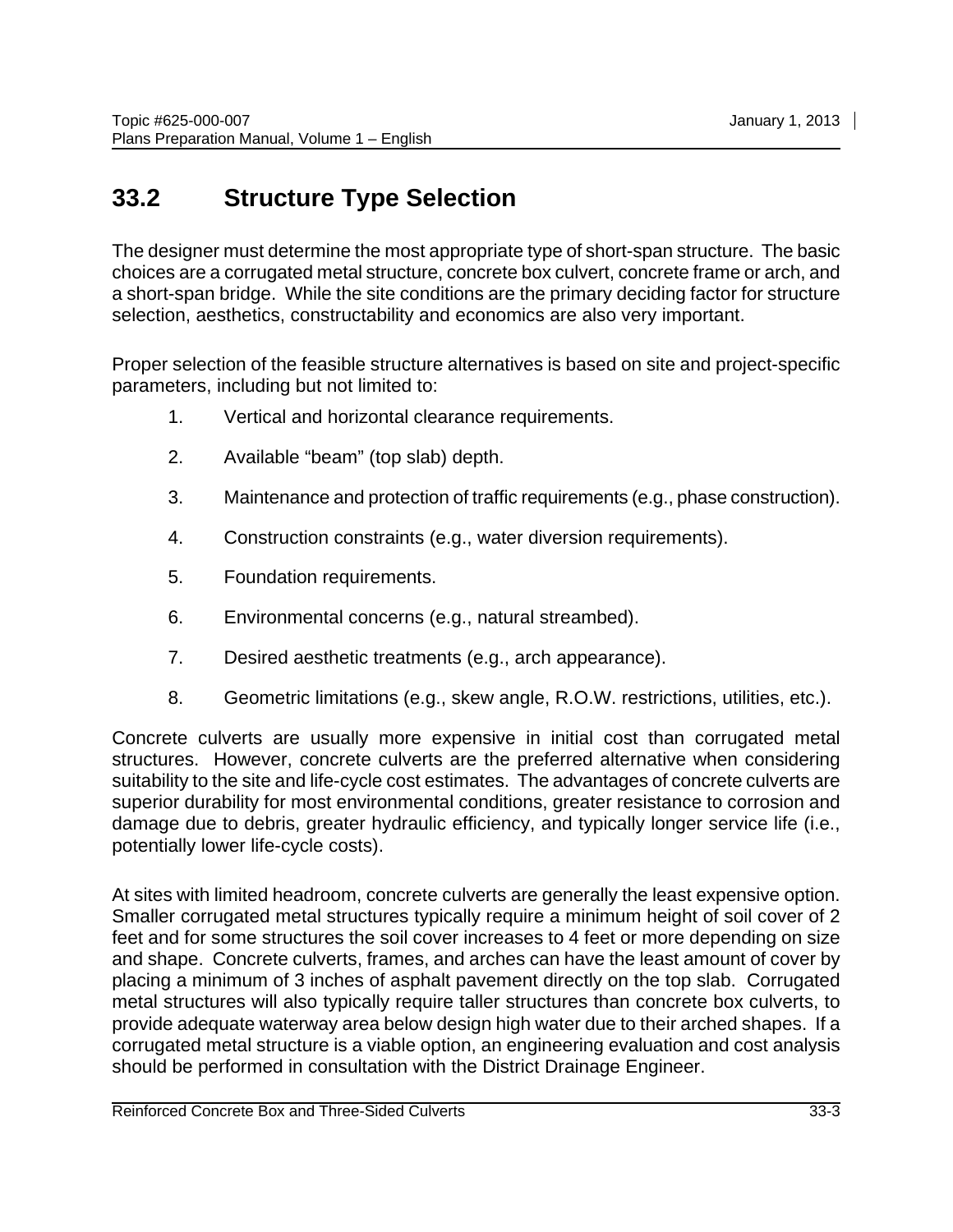Single-cell and multi-cell concrete box culverts with barrel spans less than 15 feet, are often the most cost effective structural solution where debris collection and aesthetics are not a major concern. Three-sided culverts may be appropriate for single spans exceeding 20 feet where scour is not a concern.

Before a final determination is made to use a large concrete culvert, the use of a short-span bridge should be investigated. Possible advantages of a bridge may be minimized work in the stream, speed of erection, minimized interference with the existing structure foundation, and easier phased construction. For procedural steps on planning short-span bridges, see *Chapter 26*.

Information on corrugated metal structures (steel and aluminum) is available in the *Drainage Manual*. When corrugated metal structures are more cost efficient and they may be considered for off-system routes where there will be no major risk of corrosion or by utilizing concrete pedestal walls to ensure there is infrequent water contact with the metal portion of the structure.

# <span id="page-5-0"></span>**33.2.1 Precast Concrete Culverts**

Precasting permits efficient mass production of concrete units. The advantages often offset the cost of handling and transporting the units to the site. Precast units are often limited to certain sizes and skews due to forms, transportation and handling concerns. Skewed units may need more reinforcement and thicker slabs and/or sidewalls. The use of skewed units will increase the cost of the culvert due to increased fabrication costs.

Skewed precast culvert units should be avoided, if practical. Precast concrete culverts should have square ends, whenever possible. Skewed end units are sometimes required to satisfy right of way constraints and/or phased construction requirements for skewed alignments. In the event they are necessary, skewed precast culvert units shall be designed for the skewed-end design span. Large skews may lead to units that require additional reinforcement and/or greater wall and slab thickness than typical square units with the same clear opening. Manufacturers should be contacted for information on maximum skews available when only precast culverts are shown in the contract plans.

Precast culverts may occasionally need to be placed on moderate or steep grades. No maximum slope is recommended for box culverts because of the need to match the slope of the streambed. Three-sided box culverts and the frames and arches should be limited to a maximum slope of 2%. If matching a steeper slope is necessary, the ends of the precast units should be beveled to create vertical joints and the footings may be stepped and/or the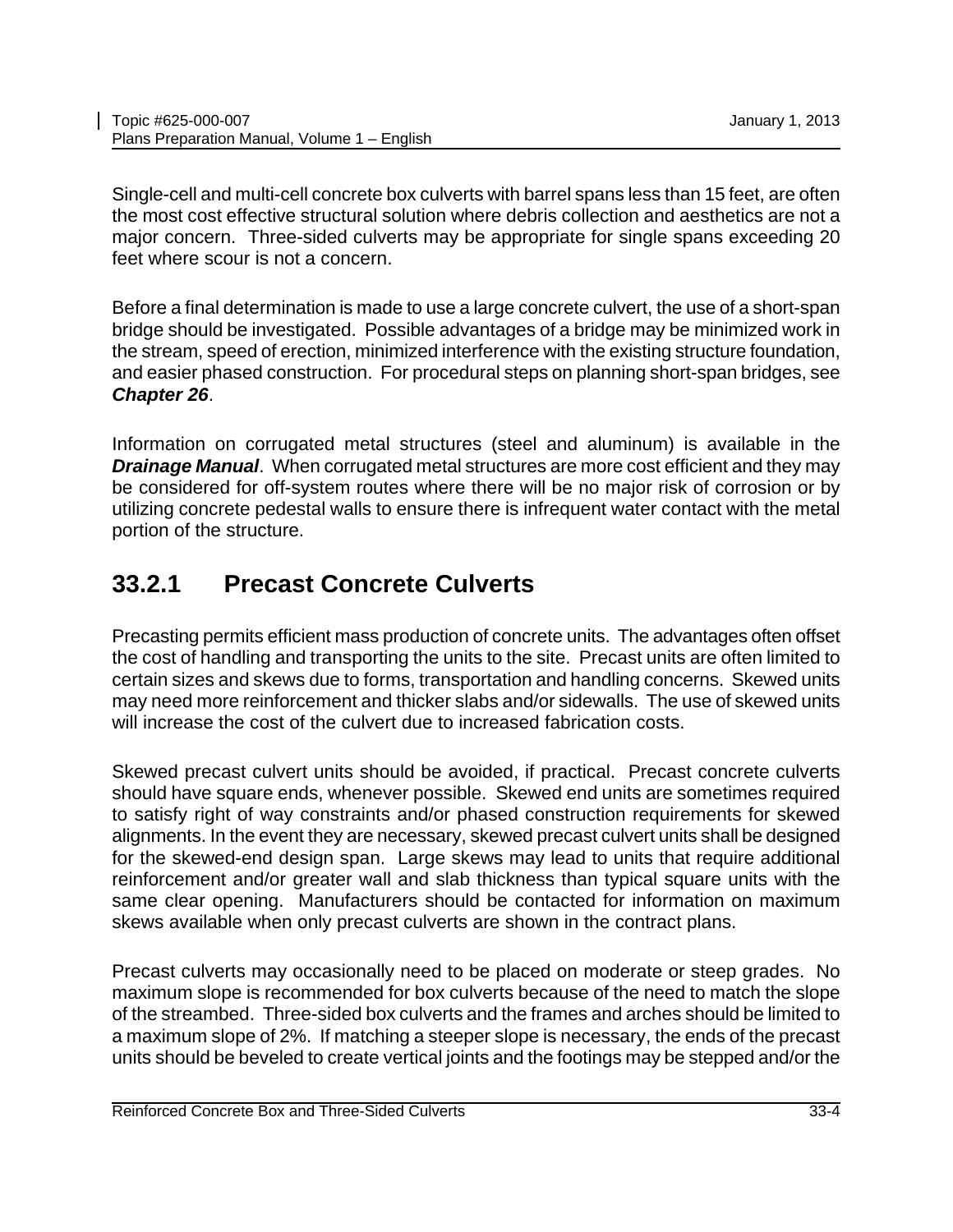length of the sidewall varied. Precast manufacturers should be contacted for the maximum grade that can be fabricated if the designer is proposing a grade larger than 2%.

When two or more single-cell, precast concrete culverts are placed side-by-side, it is usually not possible to place the walls of adjacent cells tightly together. The standard detail is to provide a 2 to 4 inch gap between the walls of adjacent cells. This gap should be filled with Class I (non-structural) concrete, non-excavatable flowable fill or non-shrink grout.

All manufacturers must have approved precast drainage product facilities in accordance with *Section 6.3* the *Materials Manual*.

### <span id="page-6-0"></span>**33.2.2 Concrete Box Culverts**

When a concrete box culvert is selected as the appropriate structure for the site, a cast-inplace culvert must be designed and detailed in the contract plans. A precast concrete box culvert alternative is usually permitted during construction unless specifically excluded in the contract plans. Speed of erection, maintenance of traffic, stream diversion problems, and site constraints can be minimized when the Contractor utilizes precast culverts.

### <span id="page-6-1"></span>**33.2.3 Three-Sided Concrete Culverts**

There are various types of proprietary, precast concrete frames, arch topped units, and arches available. These units are typically used when larger culverts (spans  $\geq$  20 feet) are required. They can be considered when scour protection can be adequately provided and/or aesthetics are a consideration. They may be placed on spread footings with an invert slab, footings on rock, or pile-supported footings. The advantages of the precast concrete arches and frames are the same as for the precast concrete box culverts, except that longer spans (up to 48 feet) are possible.

When a three-sided concrete culvert is selected as the appropriate structure for the site a precast culvert should be the preferred option. A cast-in-place reinforced concrete foundation and the channel lining must be designed and detailed in the contract plans. The final design of the precast three-sided culvert structure and any necessary foundation modifications should be completed by the Contractor's Engineer of Record (usually the manufacturer).

Sizes of precast units that are common to more than one manufacturer should be selected. Dimensions of the sidewalls and top slab, reinforcement size and spacing should not be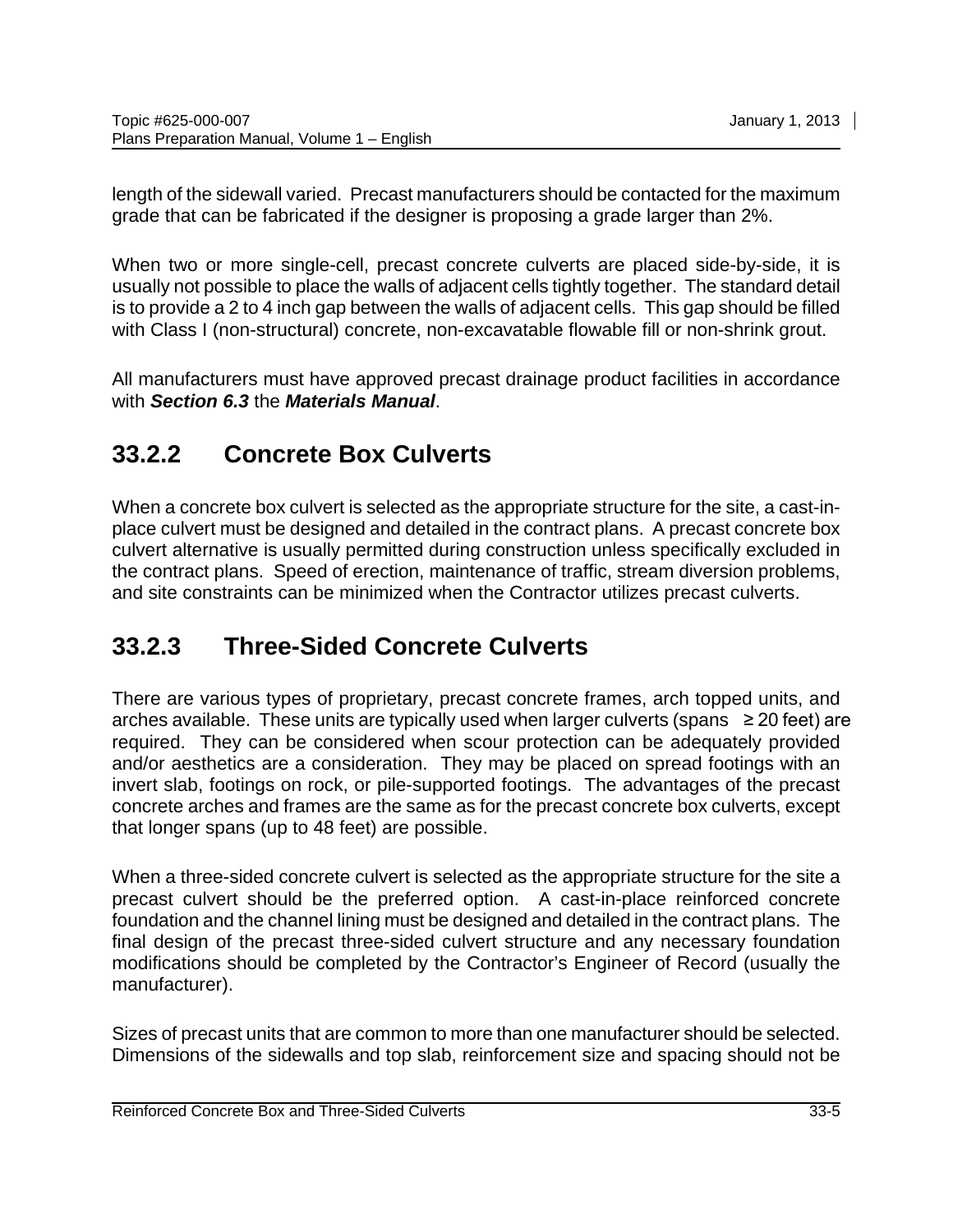shown on the plans, unless necessary. If sidewall or top slab dimensions are dictated by site conditions, show only the affected dimensions and indicate if they are minimums, maximums, or specifically required dimensions. The assumed top slab dimension used to determine fill limits should be shown in the contract plans.

A note in the contract plans shall require the Contractor to provide all design details not included in the contract plans. This method should result in the most economical culvert design.

#### <span id="page-7-0"></span>**33.2.3.1 Precast Arch and Arch-Topped Units**

The following guidelines should be considered when selecting a precast arch or archtopped culvert:

- 1. Aesthetics concerns may make the use of arch-shaped units desirable. The use of arch-shaped facade panels is not recommended, especially for hydraulic openings due to snagging of debris.
- 2. The amount of skew that can be fabricated varies. Some manufacturers prefer to produce only 0° skew units. The maximum skew at which a precast unit should be fabricated is 45°. The culvert orientation to the centerline of the highway may be at a skew greater than 45°.
- 3. An arch unit is preferable for a grade separation for highway vehicles or railroads, when a dry conveyance environment is necessary. The arch shape eliminates any ponding problems above the culvert without special fabrication or field adjustments that would be required for flat-topped culverts.
- 4. Arch units are preferred in cases where fills above the precast units exceed 20 feet.
- 5. Precast arch-topped units are currently available in spans up to 48 feet.
- 6. Arched units have been used as liners for old masonry or concrete arches in other States. After the construction of a pedestal wall at the base, the units are slid into place. The void between the existing arch and the liner is filled with grout installed through fittings cast into the liner units.
- <span id="page-7-1"></span>7. Large arch units may be shipped in two pieces and assembled on site. Three-piece units are not permitted.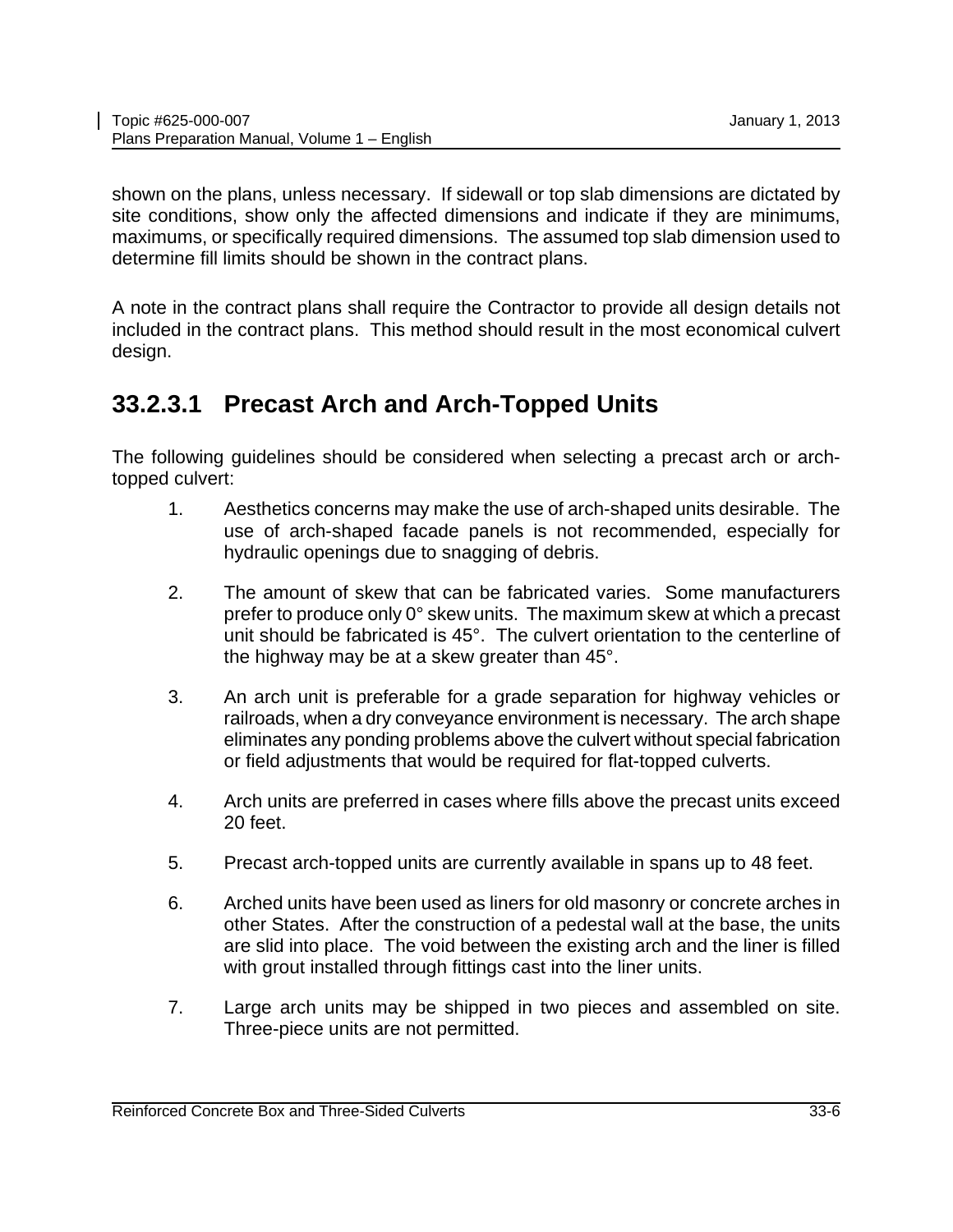### **33.2.3.2 Precast Frame Units**

The following guidelines should be considered when selecting a precast frame (rectangular) culvert:

- 1. Many of precast frame-type units can be fabricated with skew angles up to 45°. This characteristic is useful when phased construction is proposed. When used for phased construction with shallow highway pavements, no temporary shoring is needed at the phase construction joint to support the fill or pavement.
- 2. Frame units provide a simpler traffic railing/headwall connection than archtopped units.
- 3. Frame units provide a hydraulic opening greater than arches of equivalent clear span when flowing full.
- 4. Precast frame units can be fabricated by some manufacturers with any increment of span length up to 40 feet, although typical span length increments are 2 feet.
- 5. Maximum rise of the units is normally limited to 10 feet due to shipping and handling considerations. If a larger rise is necessary, the designer should investigate the need for a pedestal wall.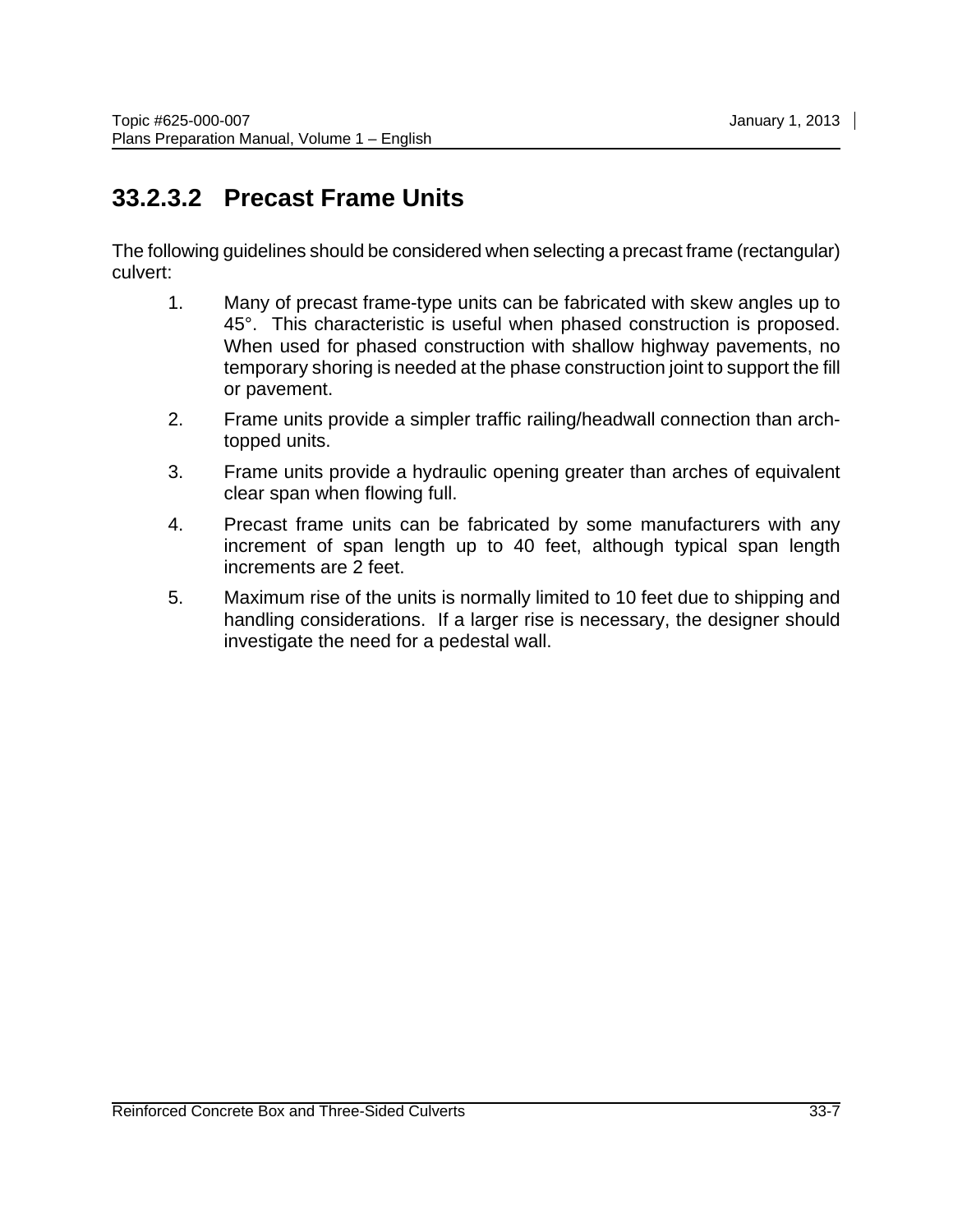# <span id="page-9-0"></span>**33.3 Foundation Design**

All structures discussed in this chapter, regardless of span and height of fill, are considered buried structures in regard to foundation design. Thus, there is no requirement for seismic analysis. This may change in the future as more research is completed.

For culverts with spans greater than or equal to 20 feet, foundation recommendations are provided to the designer in the Bridge Geotechnical Report (Phase I) and included in the Bridge Development Report (BDR). Foundation design parameters for culverts with spans less than 20 feet are provided by the District Geotechnical Engineer or the Department's Geotechnical Engineering consultant.

The District Geotechnical Engineer or the District Structures Design Office should be consulted to determine the proper foundation treatment.

#### <span id="page-9-1"></span>**33.3.1 Rock Foundations**

In the unusual case where sound rock is at or near the surface of a streambed, an invert slab is not required and a three-sided culvert would generally be the appropriate structure selected. Concrete footings are either keyed or doweled into rock based on consultation with an Engineering Geologist and the District Geotechnical Engineer.

If the elevation of the rock surface varies by 2 feet or less, the wall height should be constant and the footing height varied. If the variation in rock surface elevation exceeds 2 feet, the height of the culvert wall may be varied at a construction joint or at a precast segment joint. In some cases, it may be necessary to use walls of unequal heights in the same segment, but this should generally be avoided.

#### <span id="page-9-2"></span>**33.3.2 Earth or Granular Soil Foundations**

In most cases a concrete culvert will not be founded on rock, so a box culvert (four-sided) with an integral invert slab should be the preferred foundation treatment. However, in areas of compact soil and low stream velocities, three-sided concrete culverts may be used if they have positive scour protection such as piles or channel lining with concrete-filled mattresses, gabions or riprap rubble, and spread footings founded below the calculated scour depth. Three-sided concrete culverts located in stream beds, with spans equal to or exceeding 20 feet, must have pile supported footings when the structure is not founded on sound rock.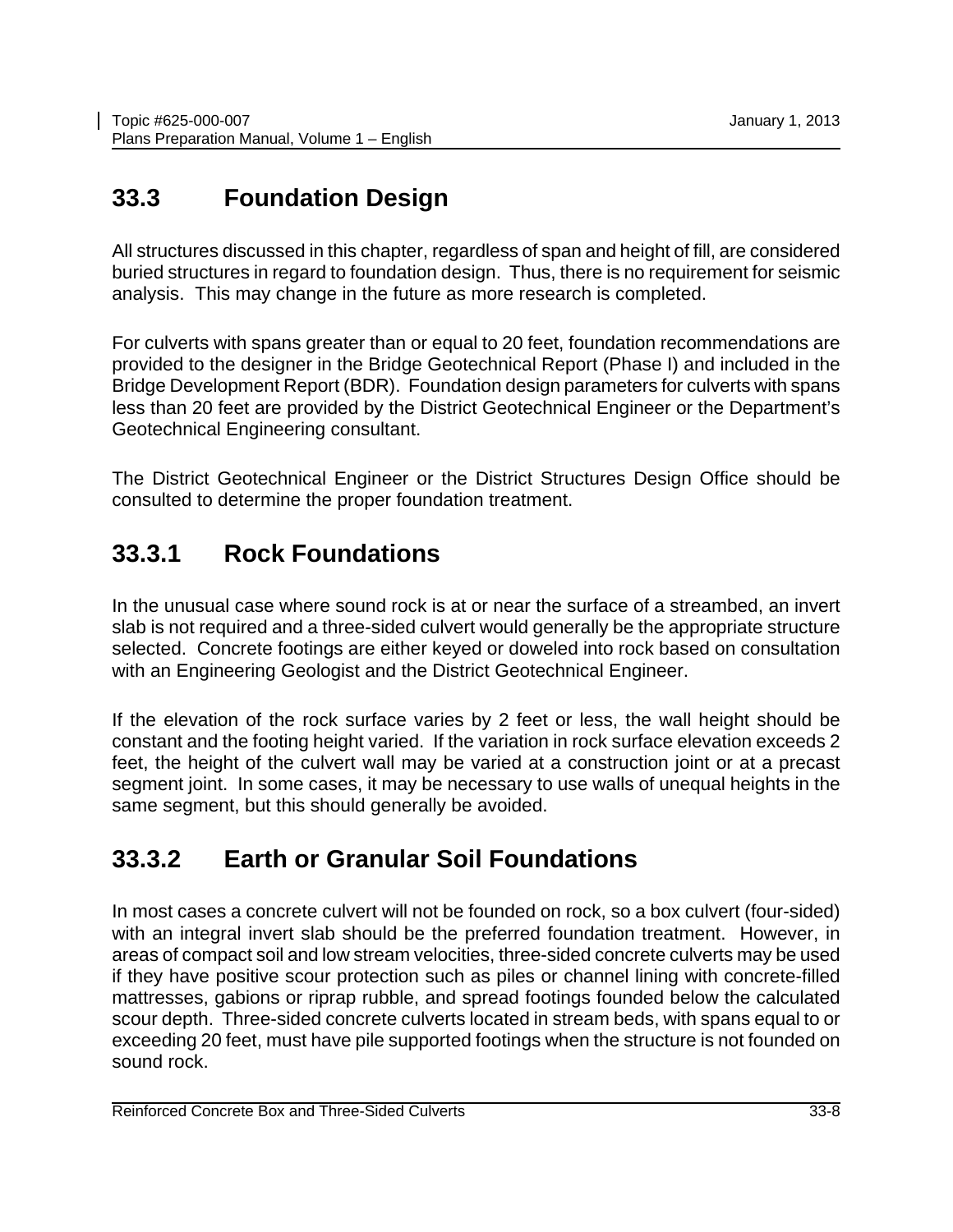To avoid differential settlement, concrete box culverts should never be founded partially on rock and partially on earth. If rock is encountered in a limited area, it should be removed to a minimum depth of 12 inches below the bottom of the bottom slab and backfilled with either select granular material or crushed stone. Concrete culverts are rigid frames and do not perform well when subjected to significant differential settlement due to a redistribution of moments. All concrete box culverts located in streambeds should have a designed undercut and backfill. The standard undercut and backfill by *Section 125* of the **Specifications for Road and Bridge Construction** is 4 feet. The District Geotechnical Engineer should be consulted to determine the depth of the undercut and type of backfill material required for sites not located in streambeds or where significant settlement is anticipated.

A concrete box culvert can be considered if settlement is expected and the foundation material is fairly uniform. However, the culvert should be designed to accommodate additional dead load due to subsequent wearing surface(s) which may be needed to accommodate the settlement of the box. Precast culverts may require mechanical connections between units when significant differential settlement is anticipated. *Design*  **Standards Index No. 291** provides criteria for cast-in-place bond beams to satisfy this requirement when joint openings are expected to exceed 1/8 inch. A Geotechnical Engineer should provide the anticipated differential settlement, which should be included in the contract plans.

If the foundation material is extremely poor and it is desirable to limit settlement, the problem should be referred to the District Geotechnical Engineer to determine the best course of action. A typical remedy might be removal of unsuitable or unstable material and replacement with suitable material.

### <span id="page-10-0"></span>**33.3.3 Three-sided Culvert Foundation Design**

When a three-sided structure is selected for a site, a cast-in-place footing design must be included in the contract plans. There are several types of culverts that may meet the project specifications. The designer must decide which specific type of unit would best fit that particular application and use those vertical and horizontal reactions for design of the foundations. The designer may contact known fabricators for design reactions. If no specific type of unit is determined as most appropriate, a conservative estimate of the design reactions for all types should be used and the reactions included in the contract plans.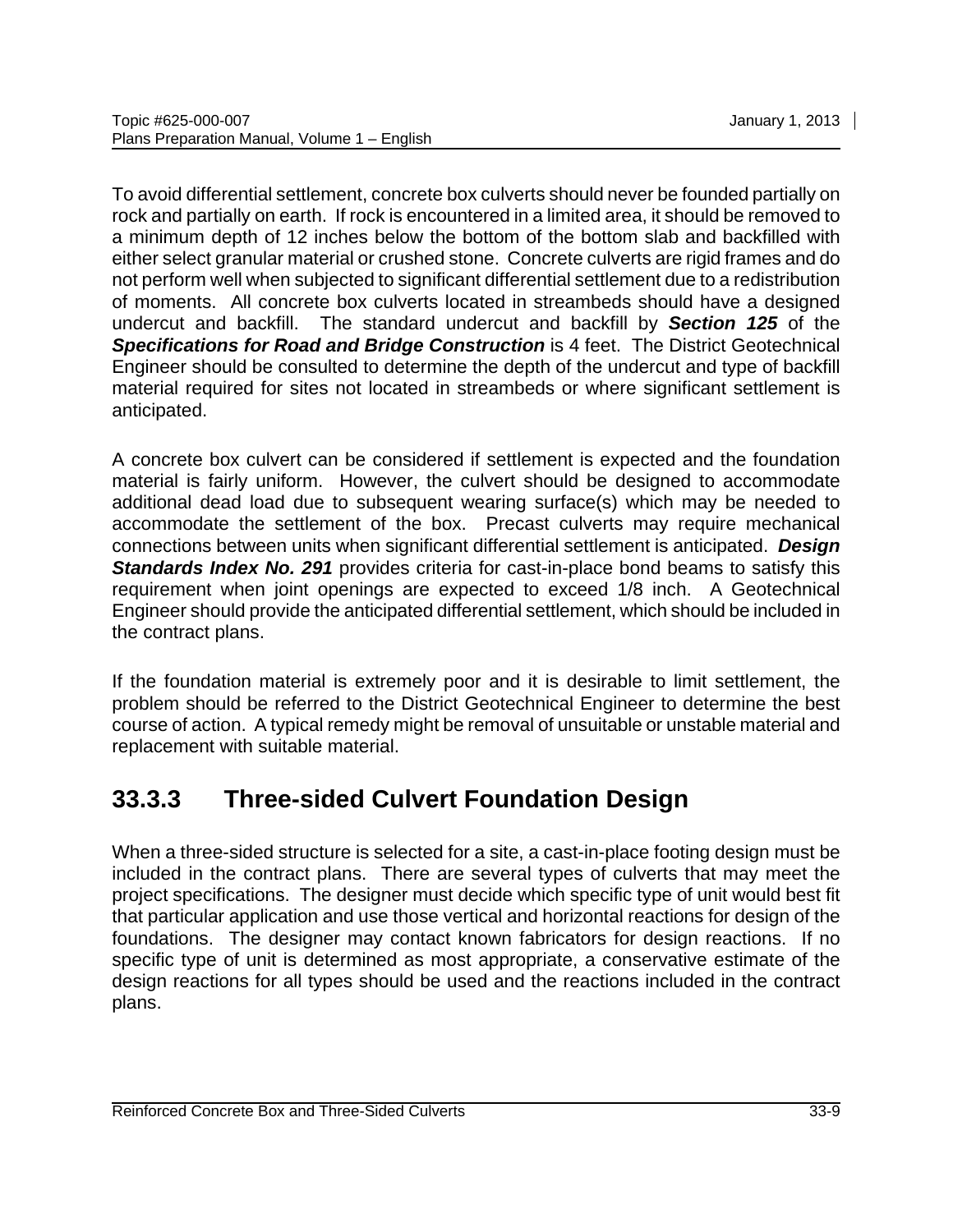#### <span id="page-11-0"></span>**33.4 Wingwalls**

A wingwall is a retaining wall placed adjacent to a culvert to retain fill and to a lesser extent direct water. Wingwalls are preferably cast-in-place, but precast wingwalls may be considered on a project by project basis. Wingwalls are generally designed as cantilevered retaining walls however precast counterfort and binwalls may also be considered. Cast-inplace wingwall designs are provided by the Department's standard box culvert computer program.

Wingwall alignment is highly dependent on site conditions and should be evaluated on a case-by-case basis. The angle(s) of the wall(s) on the upstream end should direct the water into the culvert. It is also desirable to have the top of the wall elevation above the design high water elevation to prevent overtopping of the wall.

When precast wingwalls are permitted the designer should be aware of potential conflicts with ROW limits and utilities. The footprint of the footing and excavation, especially for bin type walls, can be extensive. Notes should be placed on the plans alerting the Contractor to these requirements when they exist. Due to skew and/or grade differences between the cast-in-place or precast culvert units and precast wingwalls it is necessary to provide a cast-in-place closure pour between the culvert end unit and precast wingwalls. A closure pour is not required if cast-in-place wingwalls are used.

When precast wingwalls are permitted the, cost shall be included in the cost of the culvert barrel. No separate item is required but the estimated concrete and reinforcing steel quantities for a cast-in-place design should be included in the contract plans.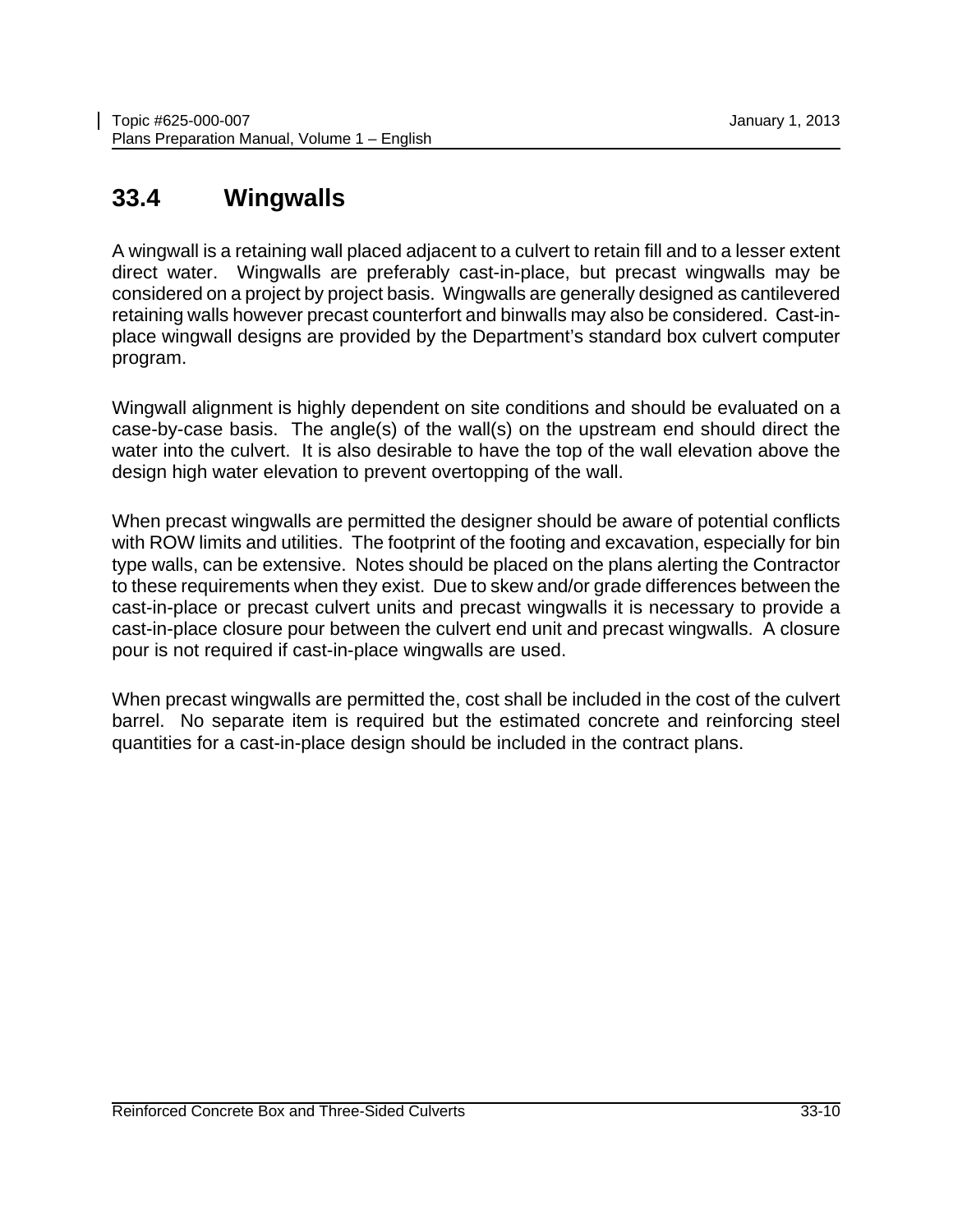### <span id="page-12-0"></span>**33.5 Headwalls/Edge Beams**

Headwalls are normally used on all culverts. In deep fills a headwall helps retain the embankment. In shallow fills the headwall may retain the subbase and/or highway pavement and provide the anchorage area for the railing system.

Headwalls should be cast-in-place and attached to precast culvert end segments in accordance with *Design Standards Index No. 291*. Headwalls one foot or less in height with no railing attachment for single barrel precast culverts may be precast. If a curb must be placed on a culvert without a sidewalk, the headwall must be cast-in-place to allow for the tie-in of the curb's anchor bar, unless the curb is also cast at the precast facility.

The typical maximum height of headwalls is 3 feet. Greater heights are attainable but are only used in special cases. Headwall heights greater than 2 feet above the top slab require an independent transverse analysis, which is not provided by the FDOT box culvert program.

Concrete culverts with skewed ends may require additional stiffening of the top and bottom slabs by what is most commonly called an "edge beam". An edge beam is similar to a headwall or cutoff wall. The headwall may be used to anchor guardrail posts and traffic railings or retain earth fill, as well as stiffening the top slab of culverts that lose their rigid frame action as a result of having a skewed end.

When additional strength is required in the concrete edge beam, the following criteria shall be used:

- 1. If there is a 1-on-2 slope to the edge beam, it will be more economical to increase the depth of the edge beam in order to meet the required design.
- 2. When the edge beam is at shoulder elevation (anchoring guard rail and traffic railing), the edge beam height should be maintained and the width of the edge beam should be increased.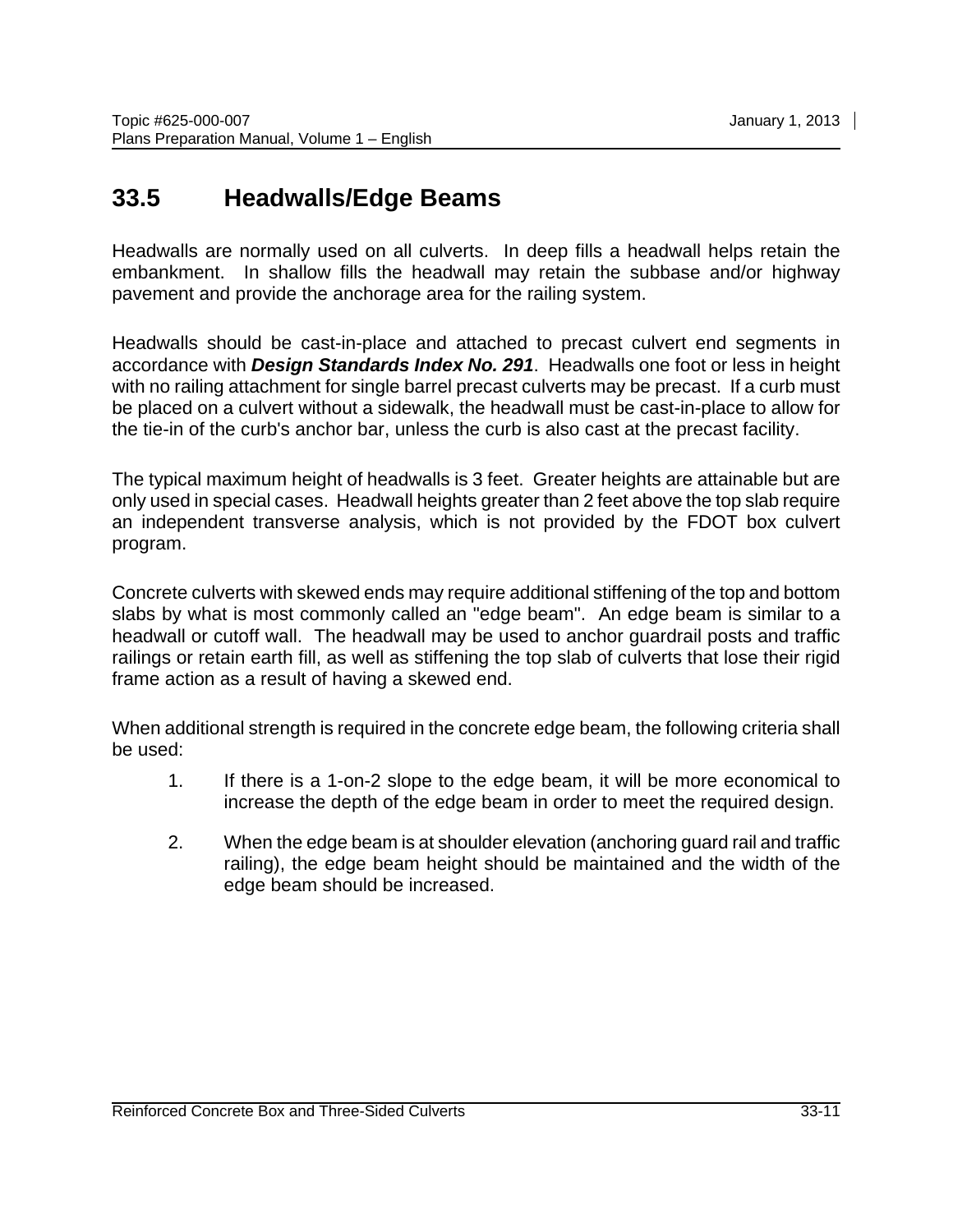# <span id="page-13-0"></span>**33.6 Cutoff Walls**

A cutoff wall is required in all culverts with invert slabs to prevent water from undermining the culvert. The cutoff wall should be a minimum 24 inches below the bottom of the invert slab or to the top of sound rock if the rock is closer. For culverts founded on highly permeable soils or with significant hydraulic gradients, the designer should investigate the need for deeper cutoff walls. The cutoff wall may also act to stiffen the bottom slab for skewed box culverts.

Cutoff walls shall always be specified at each end of the barrel. When a concrete apron is provided, an additional cutoff wall shall also be shown at the end of the apron. For threesided culverts, where the apron is made continuous with the barrel invert slab, the cutoff wall is only required at the end of the apron. The wingwall footings should have toe walls extending close to the bottom of the cutoff wall to prevent scour around the edges of the cutoff wall.

When a precast culvert is specified, the cutoff wall must cast-in-place and the cost should be included in the cost of the culvert barrel. No separate item is required but the estimated concrete and reinforcing steel quantities should be included in the contract plans.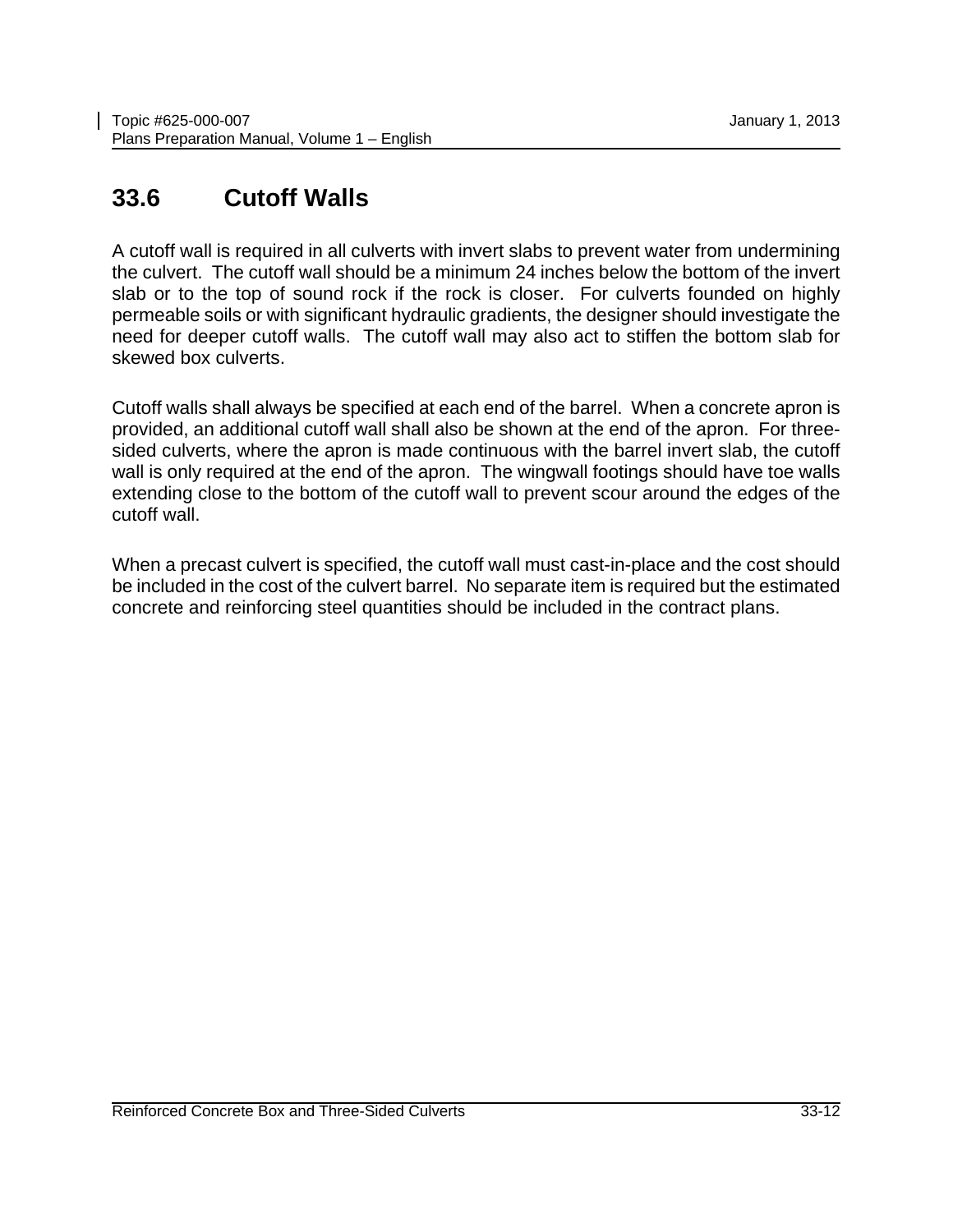# <span id="page-14-0"></span>**33.7 Aprons**

Box culverts can significantly increase the stream flow velocity because the concrete has a roughness coefficient significantly lower (i.e., smoother) than the streambed and banks. To dissipate this increase in energy and to prevent scour, a riprap rubble or other type of revetment apron may be required at the ends of some culverts. The District Drainage Engineer should be consulted to determine the appropriate apron requirements.

When a precast culvert is specified with a concrete apron, the apron must be cast-in-place and the cost should be included in the cost of the culvert barrel. No separate item is required but the estimated concrete and reinforcing steel quantities should be included in the contract plans.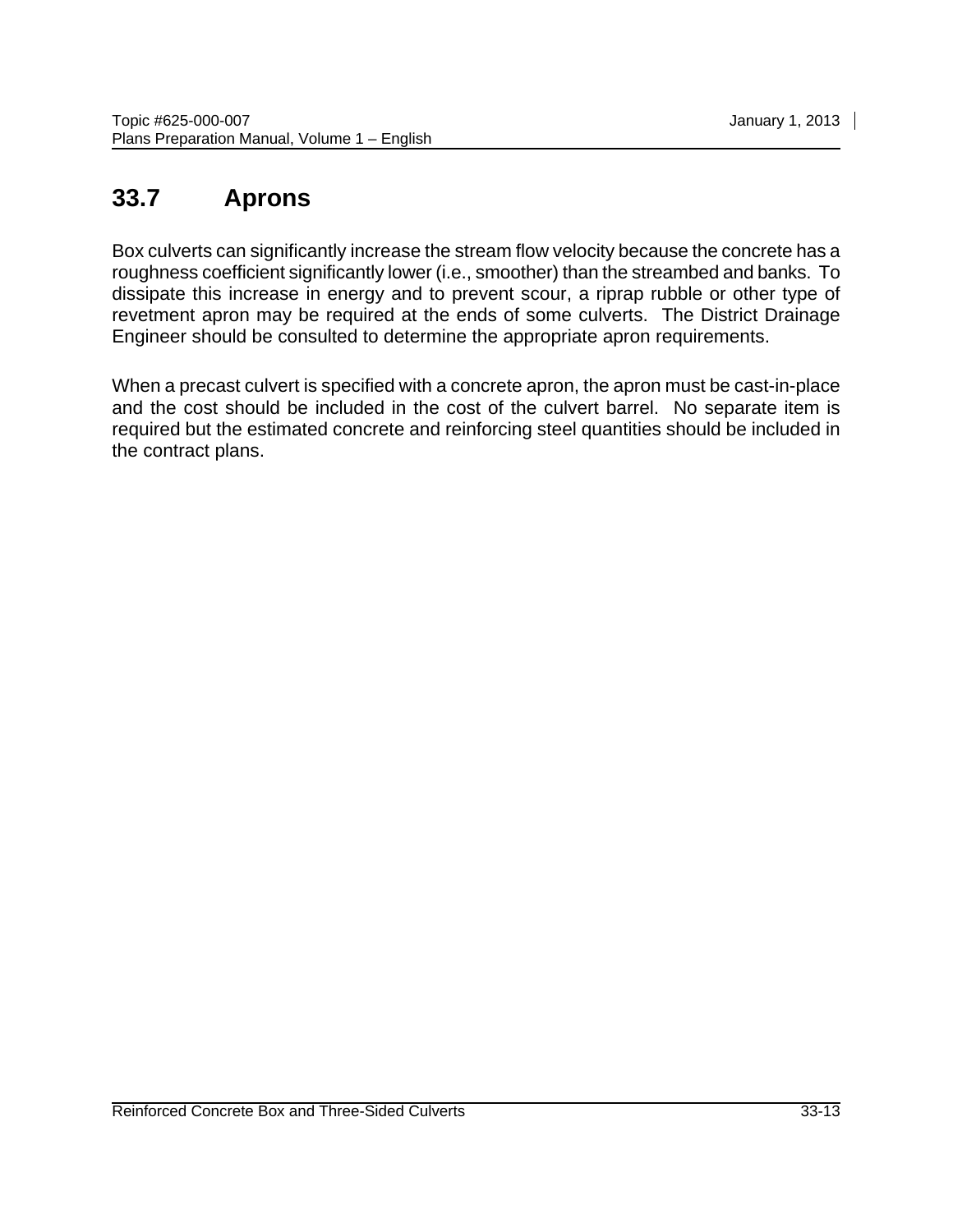#### <span id="page-15-0"></span>**33.8 Subbase Drainage**

Draining surface and ground water away from the culvert through the subbase is almost as important as the conveyance of water through the culvert. All flat-topped or nonarched culverts should have a minimum longitudinal slope of approximately 1%, if possible, to drain the water that permeates through the pavement and subbase, away from the top of the culvert.

In situations where there is low fill (< 12 inches below the base coarse) *Design Standards Index No. 280* and *Index No.289* requires additional friable base or coarse aggregate material above the top and along the sides of the culvert to eliminate maintenance problems.

For deeper culverts, if a longitudinal slope is not possible, a 1% slope (wash), perpendicular to the centerline of the culvert, can be used. The wash can be from the centerline to each side or all in one direction. The wash can be formed into a cast-in-place culvert but is difficult to form on precast culverts. On precast culverts, the wash can be added after the culvert is in place by placing a shim course of asphalt or concrete.

An alternate solution in low fill conditions is to place a concrete pavement on top of the culvert. The minimum depth of concrete required is 6 inches. The concrete pavement is less susceptible to potholes than asphalt but is more costly and should have a longer service life. Contact the District Structures Design Engineer for guidance when considering the use of a concrete pavement section. Exclude precast units in the contract plans if there is concern about movement of units cracking the concrete pavement. Post-tensioning to connect precast units is not recommended.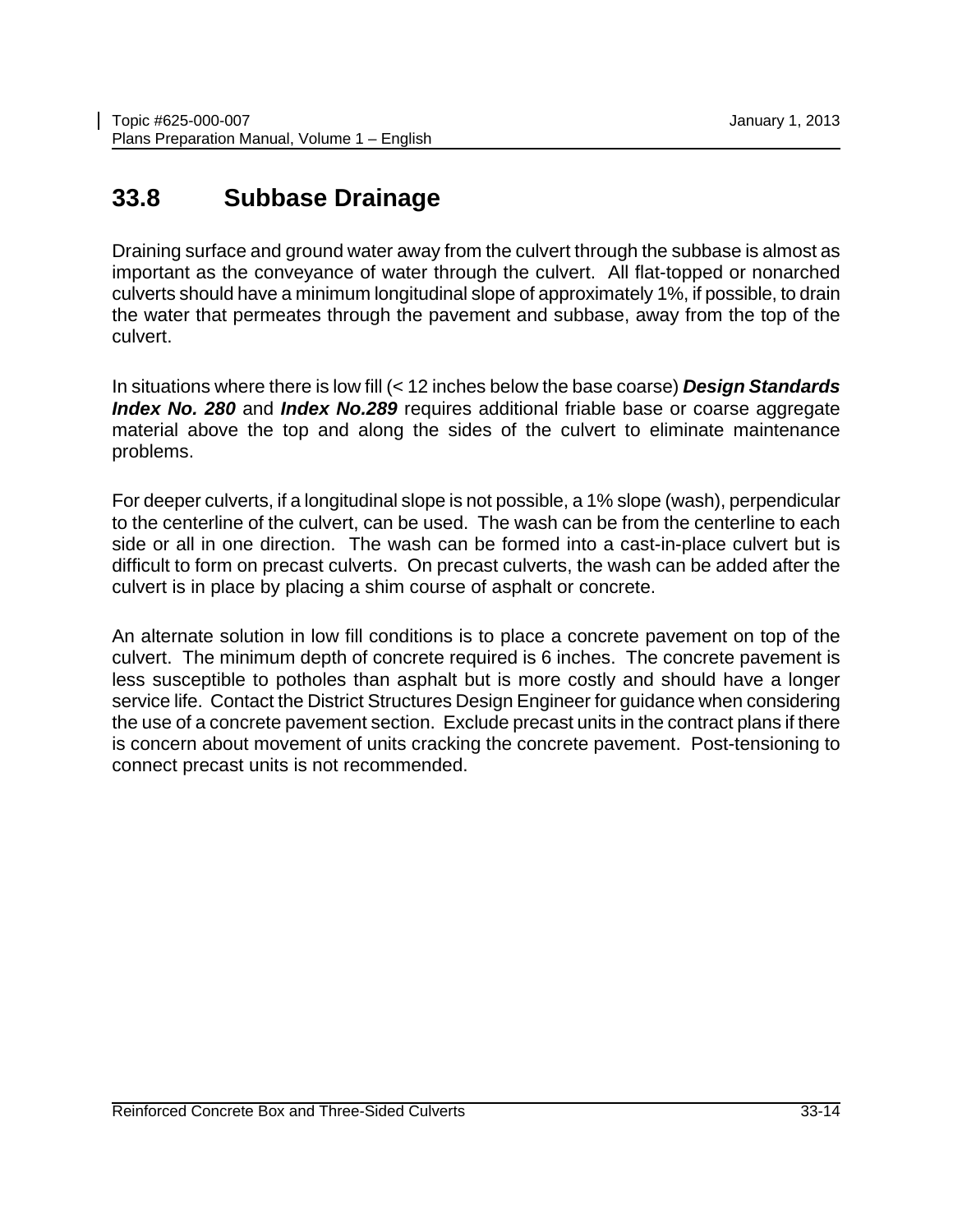# <span id="page-16-0"></span>**33.9 Joint Waterproofing**

Culverts will occasionally be used to allow the passage of things other than water, including but not limited to pedestrians, bicycles, trains, golf carts, wildlife, or farm animals. In cases where it is desirable to have a dry environment, a waterproof joint wrap should be used to cover the joints between precast culvert units or to cover the construction joints in cast-inplace culverts.

Even though a joint sealer is always placed between individual precast concrete culvert units and the units are pulled tightly together, water may seep through the joint. The minimum requirement for waterproofing these joints is to provide an external sealing band in accordance with *ASTM C 877*, centered on the joints, covering the top slab, and then extending down the sidewalls to the footing. The purpose of the waterproofing membrane is to restrict seepage of water or migration of backfill material through the joints in the culverts and it is not intended to protect the concrete.

The external sealing band is mandatory for precast three-sided culverts under *Section 407* of the *Specifications for Road and Bridge Construction* but will need to be included as a note in the contract plans when required for box culverts.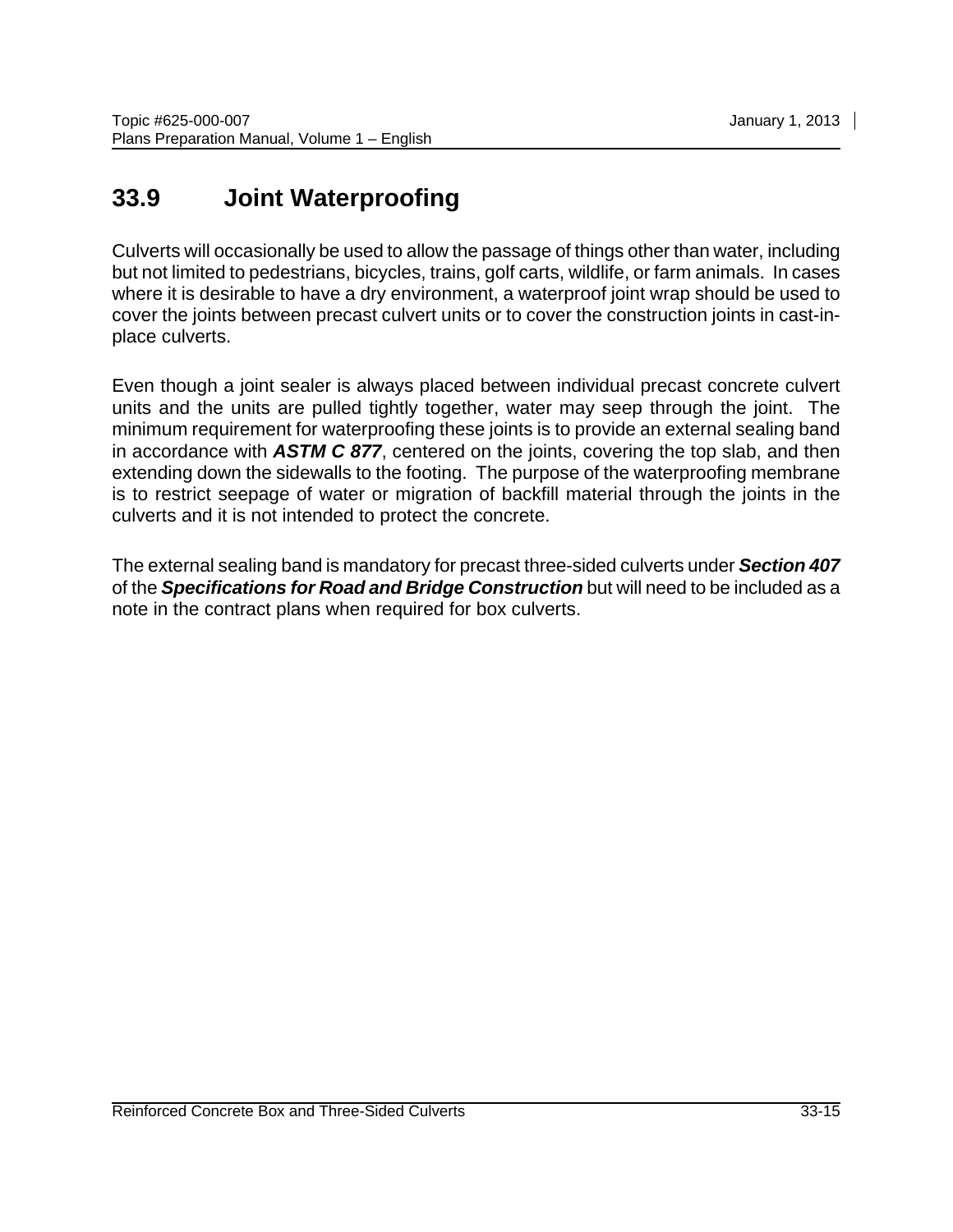# <span id="page-17-0"></span>**33.10 Traffic Railings**

The Department has set policy that requires highway rail to meet NCHRP 350 Test Level-3 (TL-3) and requires bridge traffic railings to meet AASHTO LRFD TL-4 in most situations. See *Chapter 6* of the *Structures Design Guidelines* for more information. Concrete culverts may be highway-size or bridge-size by definition, and therefore, the guardrail requirements can theoretically vary by the span of the structure.

Any roadside protection placed at a culvert should be provided as highway guardrail or as bridge traffic railing. Highway guardrail should be used whenever it meets applicable safety standards since it is the most cost-efficient barrier type.

The anchorage/support of the guardrail or traffic railing is determined by the amount of fill over the top of the culvert. If there is more than a minimum of 4 feet of fill, a zero offset or greater (from the face of guardrail to shoulder break) and a 1:2 or flatter slope, use highway guardrail with standard length posts. When the embankment slopes exceed 1:2 for zero offset or there is less than 4 feet of fill, the preferred option for guard rail depends upon the amount of fill and the size of the culvert as described below:

- 1. Culverts with less than 5 feet outside widths (railing length) and less than 4 feet of fill should have the posts straddle the outside of the culvert. This assumes the use of standard post spacing of 6.25 feet and W-beam guard rail posts.
- 2. Culverts between 5 feet and 20 feet outside width (railing length) and less than 4 feet of fill may have posts attached to the top of the box or posts shortened. See *Design Standards Index No. 400* for guidance on the appropriate option.
- 3. Culverts with more than 20 feet outside widths (railing length) and less than 4 feet of fill should have guardrail anchored into the headwall or individual concrete pedestals. When the guardrail is anchored to a headwall or pedestal, either thrie-beam or a concrete traffic railing shall be used.

Concrete traffic railing is generally not recommended due to the short length of culverts unless it is being connected to barrier along the highway. The transition of the thrie-beam guardrail onto the traffic railing face will use up most of the length of traffic railing on the culvert. For example, 32" F-Shape traffic railing has a 16 feet transition from the end of traffic railing to the end of the thrie-beam terminal connector.

Designers should note that the location of the first and last posts is critical on culverts. Headwalls under guardrail should be a minimum of 18 inches wide and the base plate must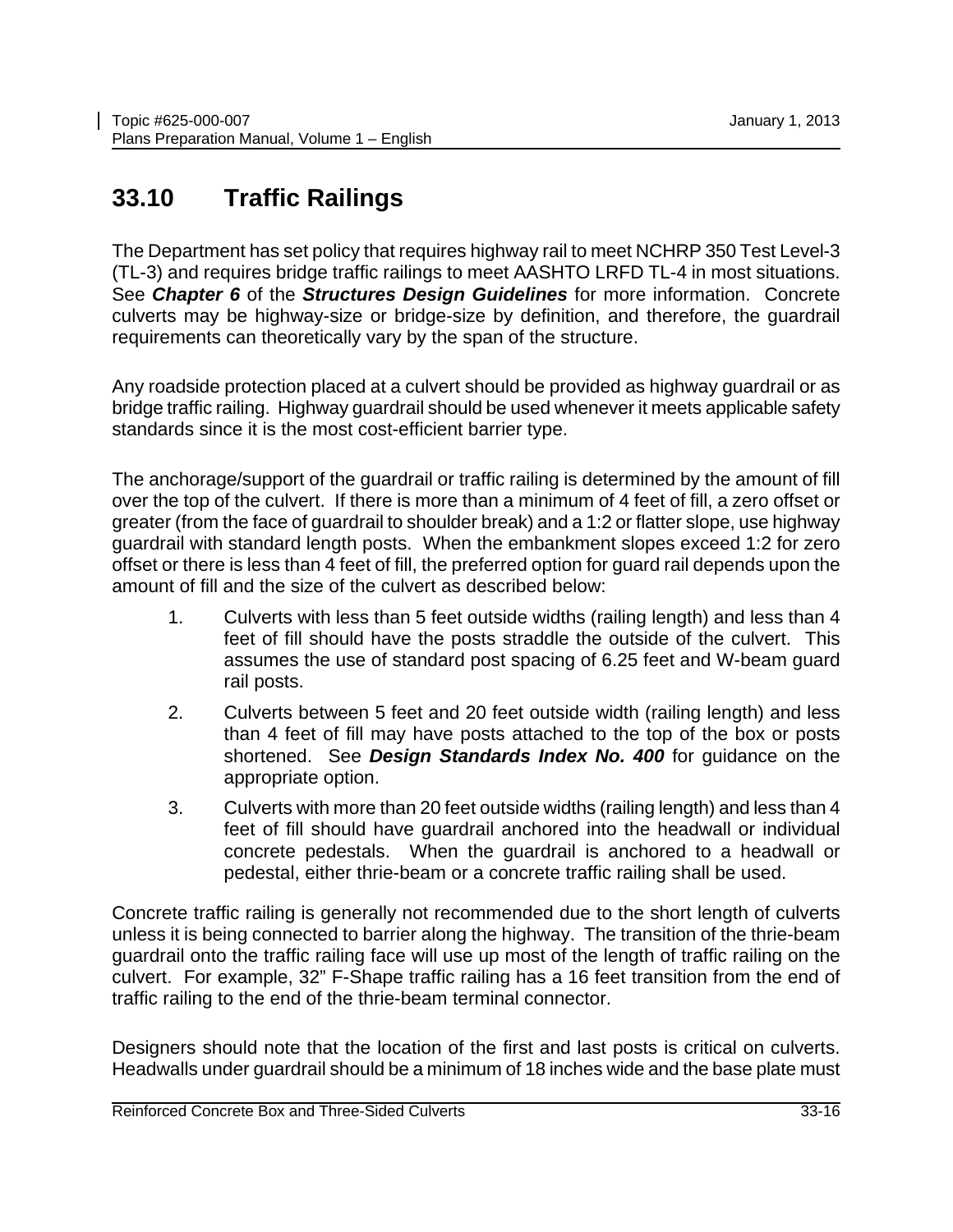be located so that it is located at least 12 inches away from any construction joint or free end of the concrete headwall. Placement of base plates and bolts in the top slab should be avoided due to anchor embedment length problems and potential damage to the top of the culvert barrel.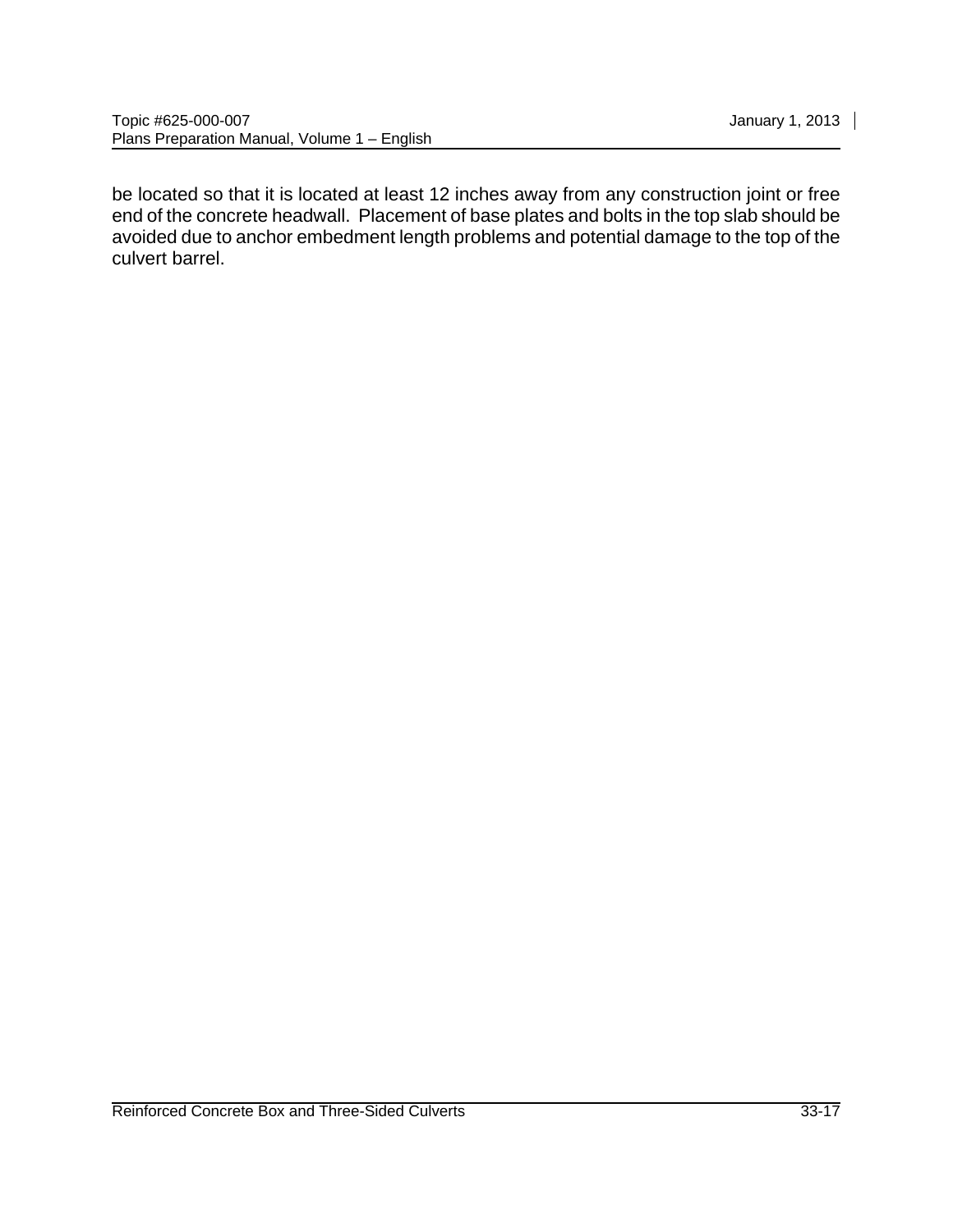#### <span id="page-19-0"></span>**33.11 Design Requirements for Concrete Culverts**

Refer to the *Chapter 3* of the *Structures Design Guidelines* for design and analysis requirements.

#### <span id="page-19-1"></span>**33.12 Design Details**

When a box concrete culvert is proposed for a site, the designer is required to provide a complete cast-in-place design for the contract plans. Standard details for concrete box culverts are provided in the *Design Standards Index No. 289* (LRFD). The contractor is usually permitted to substitute precast concrete box culverts for cast-in-place box culverts in accordance with *Section 410* of the *Specifications for Road and Bridge*  **Construction**. The contractor may select a standard precast box culvert design in accordance with *Design Standards Index No. 292* or provide a custom design. Design and fabrication details for precast box culverts, including calculations for custom designs, must also comply with the requirements of *Design Standards Index No. 291* and be submitted to the Engineer of Record for approval.

When a three-sided concrete culvert is proposed for a site, the designer is required to provide either a complete cast-in-place design or a conceptual precast barrel design with a complete foundation and wingwall design, for the contract plans. The contractor is permitted to substitute precast three-sided culverts for cast-in-place three-sided culverts in accordance with *Section 407* of the *Specifications for Road and Bridge Construction*. Design and fabrication details for precast three-sided culverts, including calculations, must be submitted to the Engineer of Record for approval. Wildlife shelves shall not be placed in hydraulic structures.

The bar designations in *Table 33.1* should be used for box culvert reinforcement: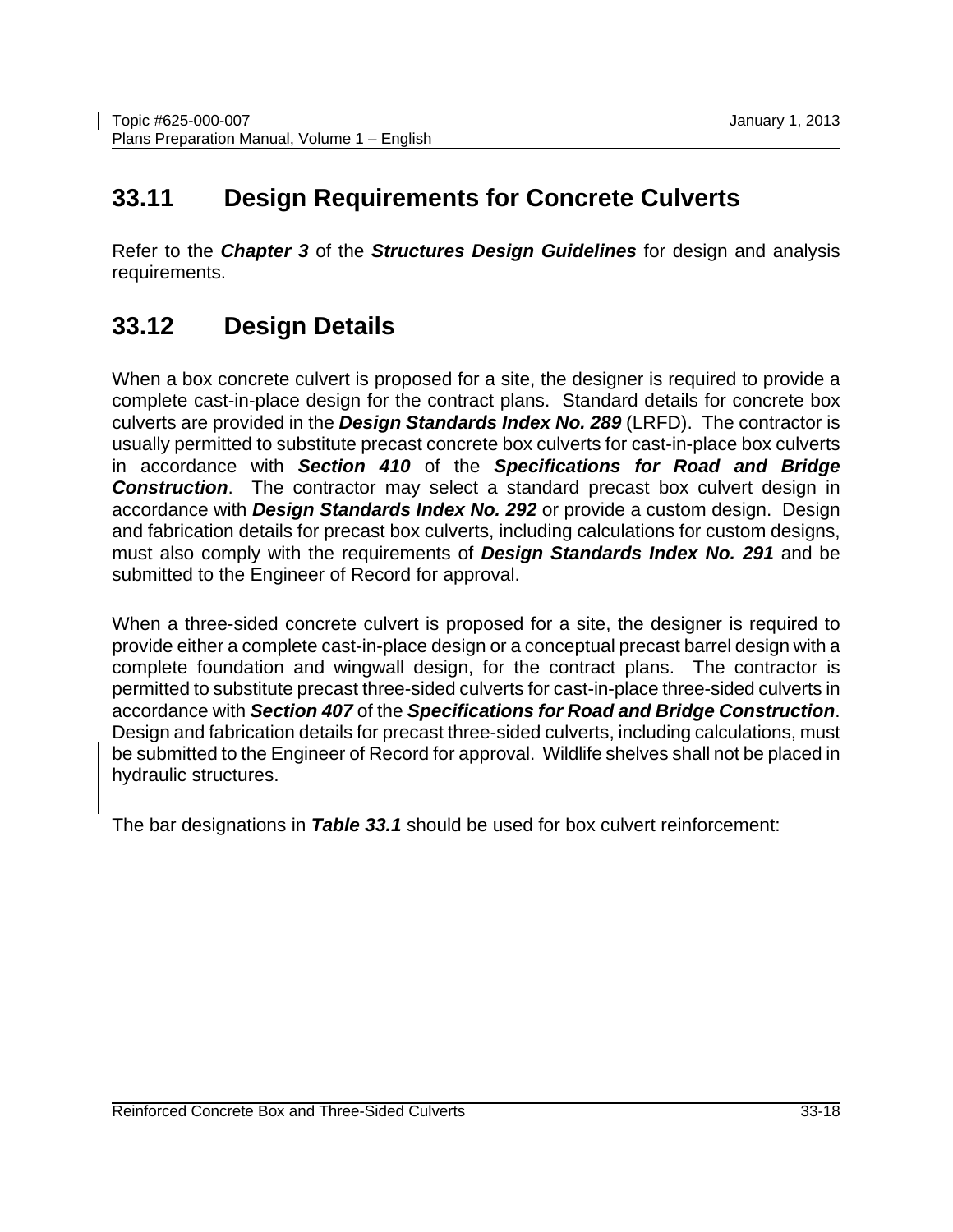<span id="page-20-0"></span>

| <b>BAR IDENTIFICATION SCHEDULE</b>  |                                                            |                                                                                  |  |  |
|-------------------------------------|------------------------------------------------------------|----------------------------------------------------------------------------------|--|--|
| C.I.P<br>(LRFD)<br>Index No.<br>289 | <b>Precast</b><br>(LRFD)<br><b>Index</b><br><b>No. 292</b> | <b>Description / Bar Location</b>                                                |  |  |
| 105                                 | As1                                                        | <b>Top Corner Bars</b>                                                           |  |  |
| 106                                 | As1                                                        | <b>Bottom Corner Bars</b>                                                        |  |  |
| 102                                 | As <sub>2</sub>                                            | Top Slab, inside face transverse bars                                            |  |  |
| 103                                 | As3                                                        | Bottom Slab, inside face transverse bars                                         |  |  |
| 101                                 | As1/As7                                                    | Top Slab, outside face transverse bars                                           |  |  |
| 104                                 | As1/As8                                                    | Bottom Slab, outside face transverse bars                                        |  |  |
| 108                                 | As4                                                        | Exterior wall, inside face vertical bars                                         |  |  |
| 105/106                             | As1                                                        | Exterior wall, outside face vertical bars                                        |  |  |
| 107                                 | $\overline{\phantom{a}}$                                   | Interior wall, vertical bars both faces                                          |  |  |
| 110/111                             | As9                                                        | Top Slab longitudinal bars (temperature reinf.)                                  |  |  |
| 109/112                             | As9                                                        | Bottom Slab longitudinal bars (temperature reinf.)                               |  |  |
| 113/114                             |                                                            | Exterior wall longitudinal bars (temperature reinf.)                             |  |  |
| 115/116                             |                                                            | Interior wall longitudinal bars (temperature reinf.)                             |  |  |
| 109                                 | As <sub>6</sub>                                            | Bottom Slab inside face longitudinal bars (design distribution<br>reinforcement) |  |  |
| 111                                 | As5                                                        | Top Slab inside face longitudinal bars (design distribution<br>reinforcement)    |  |  |

#### **Table 33.1 Bar Identification Schedule**

Additional reinforcing bars and designations should be added as required. No standardized bar designations are provided for three-sided culverts.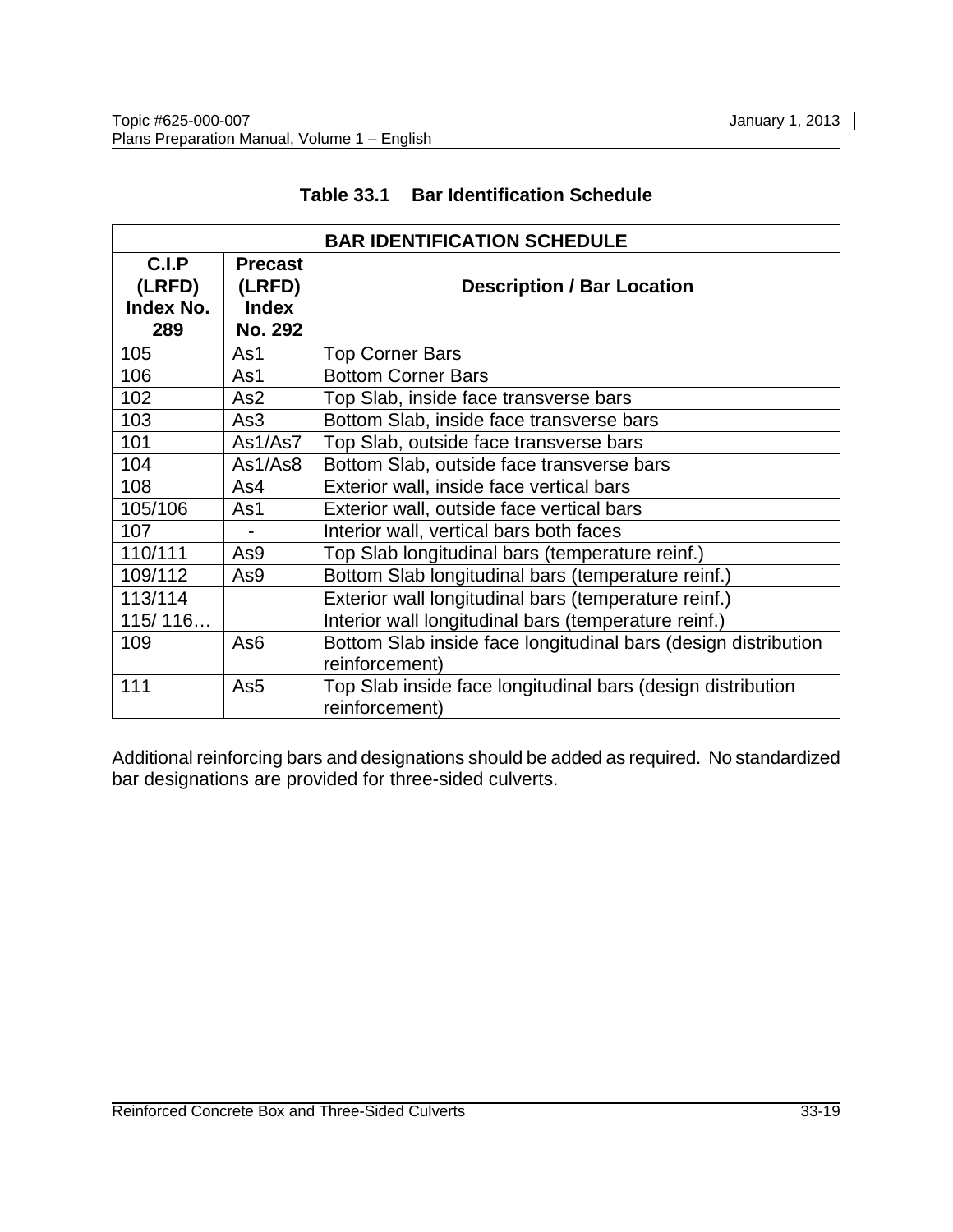### <span id="page-21-0"></span>**33.13 Computer Design and Analysis Programs**

For LRFD designs the Department's *LRFD Box Culvert Program* (Mathcad) is available from the Structures Design Office website. This program analyses monolithic single of multi-barrel box culverts with prismatic members and integral bottom slabs only. The program requires input by the designer for all member thicknesses, material properties and reinforcing area utilizing a trial and error design methodology.

Other computer programs are available for design of reinforced concrete culverts such as BOXCAR and CANDE. Generally these other computer programs should only be used for preliminary designs or independent quality assurance checks. Designers should consult with the State Structures Design Office before using one of these other programs in lieu of the FDOT box culvert program.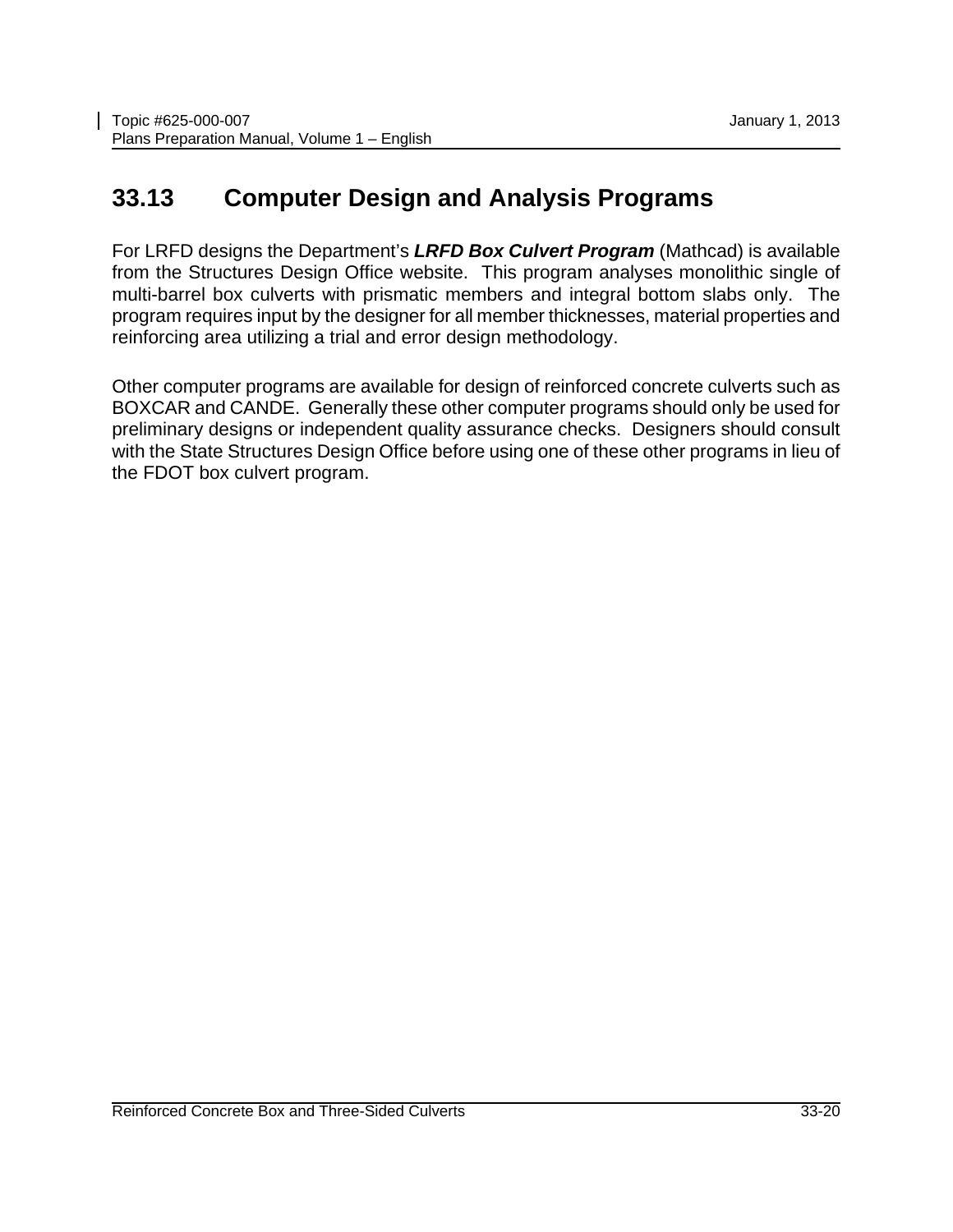#### <span id="page-22-0"></span>**33.14 Design and Shop Drawing Approvals**

The Engineer of Record for the contract plans has design and shop drawing approval authority for precast concrete box and three-sided culverts. All calculations and shop drawings require a quality assurance review for general compliance of contract requirements and for suitability of the design for the given design conditions.

Standard precast concrete box culvert designs are available in *Design Standards Index No. 292* for a limited number of box culvert sizes. Modification of FDOT standard box culverts or design of special size box or three-sided culverts is delegated to Contractor's Engineer of Record in accordance with the *Section 407* and *Section 410* of the *Specifications for Road and Bridge Construction*. The Contractor shall be responsible for providing all design computations and details for these units.